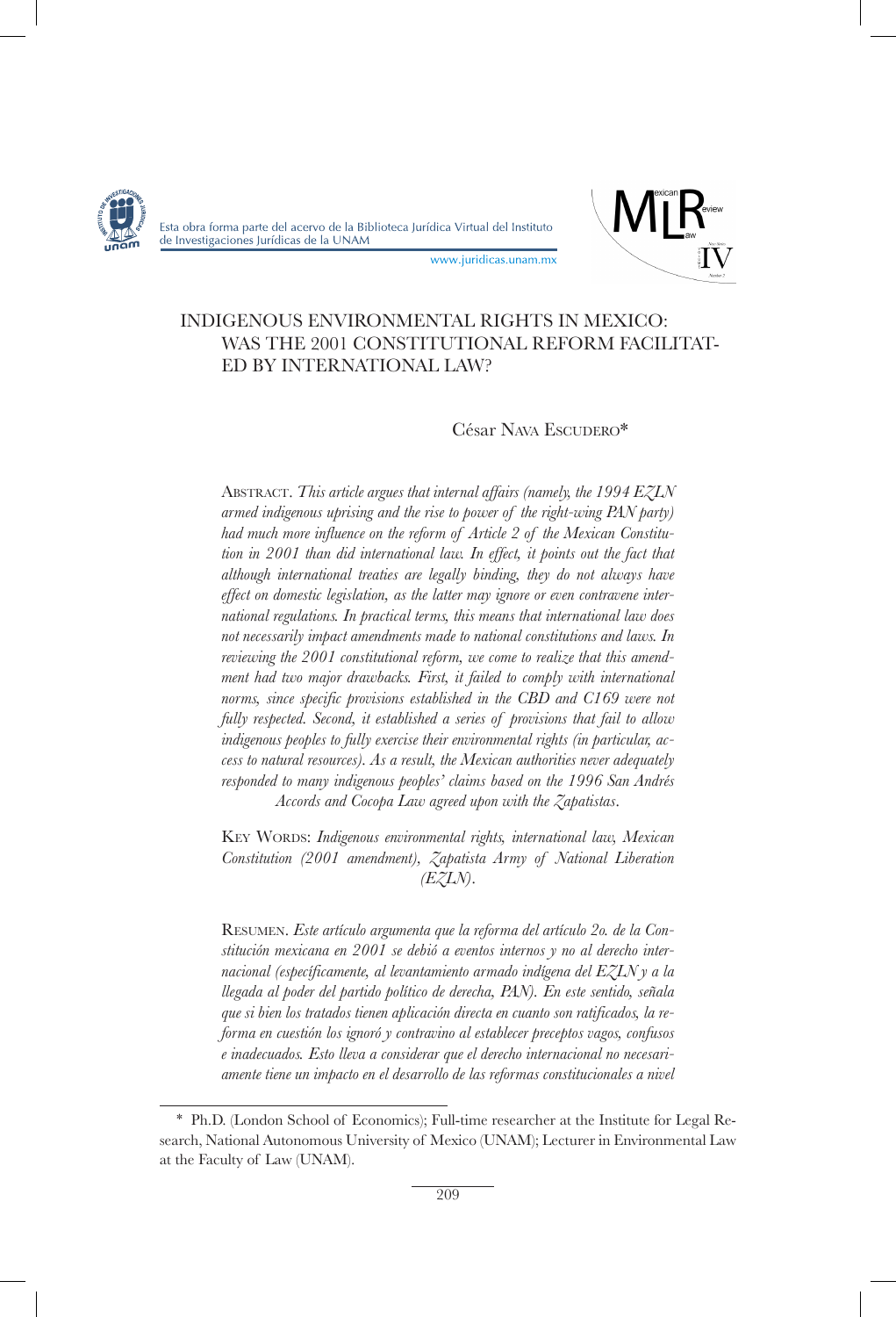*doméstico. Al revisar la modificación de 2001 se señala que existen dos grandes retrocesos. Primero, no se tomaron en cuenta ciertas disposiciones internacionales del CDB y del C169. Segundo, se establecieron preceptos que no permiten el ejercicio pleno de los derechos ambientales de los pueblos y comunidades indígenas (particularmente, los de acceso a los recursos naturales), y por tanto, el Estado mexicano no cumplió con las demandas indígenas contenidas tanto en los Acuerdos de San Andrés como en la Ley Cocopa, ambos de 1996, según lo convenido con la guerrilla zapatista*.

PALABRAS CLAVE: *Derechos ambientales indígenas, derecho internacional*, *Constitución mexicana (reforma de 2001), Ejército Zapatista de Liberación Nacional (EZLN)*.

#### TABLE OF CONTENTS

| II. IDENTIFYING INDIGENOUS ENVIRONMENTAL RIGHTS UNDER                                                                  |  |
|------------------------------------------------------------------------------------------------------------------------|--|
|                                                                                                                        |  |
|                                                                                                                        |  |
| 2. International Regulations under Environmental Law 218                                                               |  |
| III. INTERNATIONAL LAW DOES NOT NECESSARILY EXPLAIN THE                                                                |  |
|                                                                                                                        |  |
|                                                                                                                        |  |
| 1. Comments on the Content. A Few Notes on the Relationship<br>between International and Constitutional Provisions 226 |  |
| 2. Understanding the Origins. The Zapatistas and the Changing                                                          |  |
|                                                                                                                        |  |
|                                                                                                                        |  |

### I. Introduction

Over the last few decades, indigenous environmental rights have been increasingly recognized in a diverse number of both "hard" and "soft" international instruments. These rights have been mostly related to the environment, natural resources or issues linked to environmental matters. Many nations have adopted such standards and, as a result, amended their constitutions or modified their statutes to implement and further enhance environmental commitments toward indigenous peoples and communities. International law, however, is not always the starting point for the development of domestic law (*i.e*. constitutional norms and statutes) in regard to indigenous environmental rights. Local conditions such as indigenous unrest, guerrilla movements or civil uprisings have also pushed many nations to create and implement regu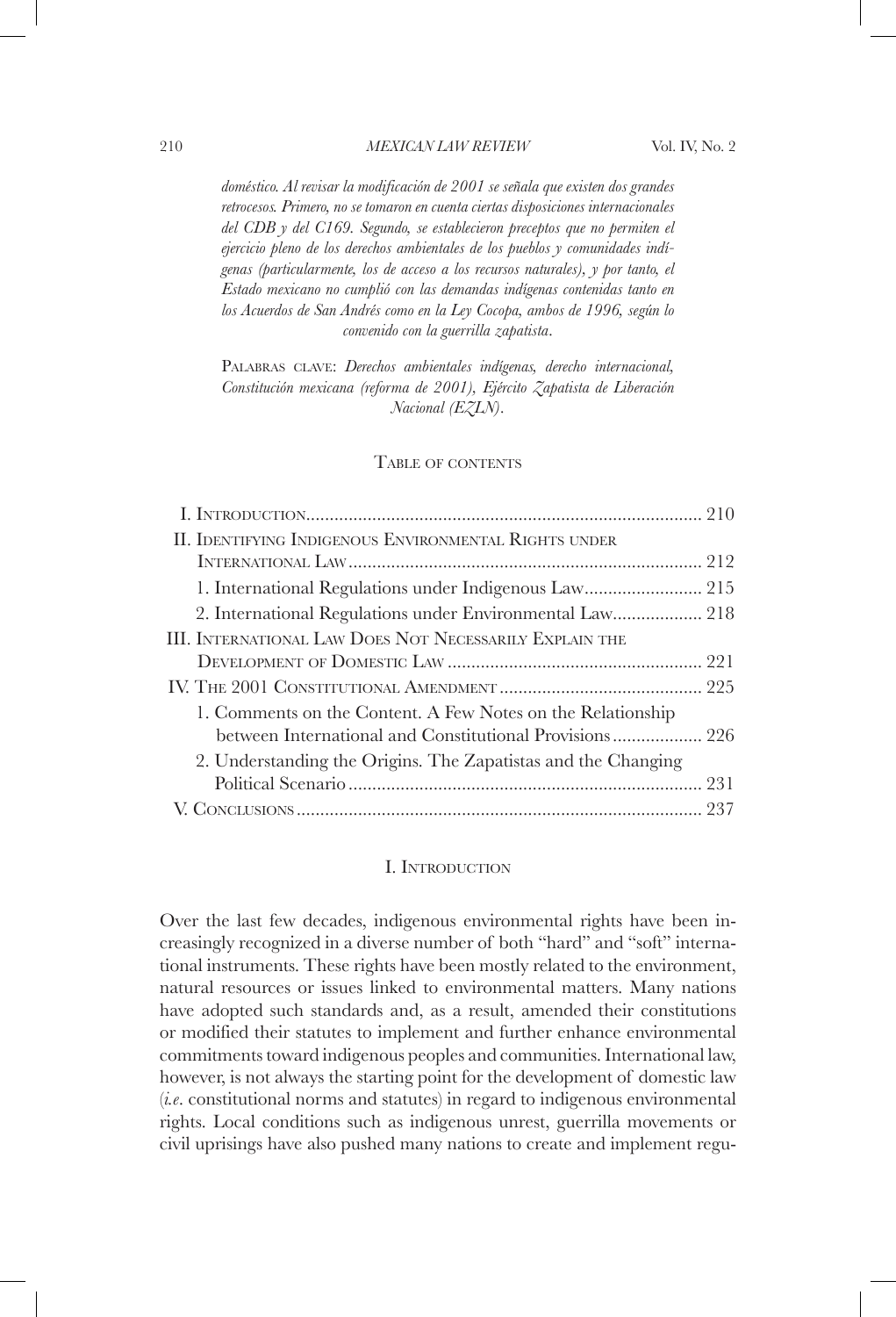lations. Improved democratic processes, innovative ways of governance and renewed political scenarios have all contributed to reshape certain aspects of the legal system, all of which may have little bearing on the role played by the State in incorporating international norms into domestic law.

 Indigenous environmental rights as established in Article 2 of the Mexican Constitution represent a good example of the foregoing. In fact, the existence of such rights in Mexico is not so much the result of international law as a consequence of deep internal socio-political changes. While Mexico has adopted and ratified both legally and non-legally binding international agreements (in relation to both environment and indigenous rights) —used as references for the major constitutional amendment in 2001— the real reasons for the reform were the 1994 uprising in the southern Mexican state of Chiapas (led by the Zapatista Army of National Liberation, EZLN) and the rise in 2000 of the right-wing PAN party after more than 70 years rule by the alternatively left- center- and right-wing PRI party.

After identifying international environmental rights of (and obligations for) indigenous peoples and their communities, this article argues that internal Mexican affairs had much greater influence on this constitutional reform than international law. It also highlights the fact that despite the influence of ratified international treaties on domestic law (that is to say, once provisions become part of Mexican legislation and applied directly without any need for further incorporation), the 2001 amendment ignored their impact through vague, confusing and inadequate wording. Although the Mexican Constitution and international treaties are designed to be complementary, some provisions, as well as the reform process itself, have actually contravened international standards, which means that international law does not necessarily effect the development of constitutional changes at the national level.

In reviewing the outcome of the 2001 constitutional reform, this article argues that this amendment had two major setbacks. First, it failed to comply with international norms as illustrated by the fact that certain provisions stated in the 1989 Convention Concerning Indigenous and Tribal Peoples in Independent Countries and the 1992 Convention on Biological Diversity were not taken fully into account. Second, it established a series of provisions that fail to provide indigenous peoples and their communities the capacity to fully exercise their environmental rights (in particular, with respect to access to natural resources) and, as a result, did not adequately respond to indigenous peoples' claims pursuant to the 1996 San Andrés Accords and Cocopa Law as agreed to with the Zapatistas. As a consequence, the Zapatistas, who were not part of the constitutional reform process, rejected outright the 2001 amendment.

At this point, no formal talks have been held between the EZLN and the Federal Government, and neither the Executive nor Legislative branch has shown any intention of seriously addressing, revising or proposing any reform to Article 2 of the Mexican Constitution.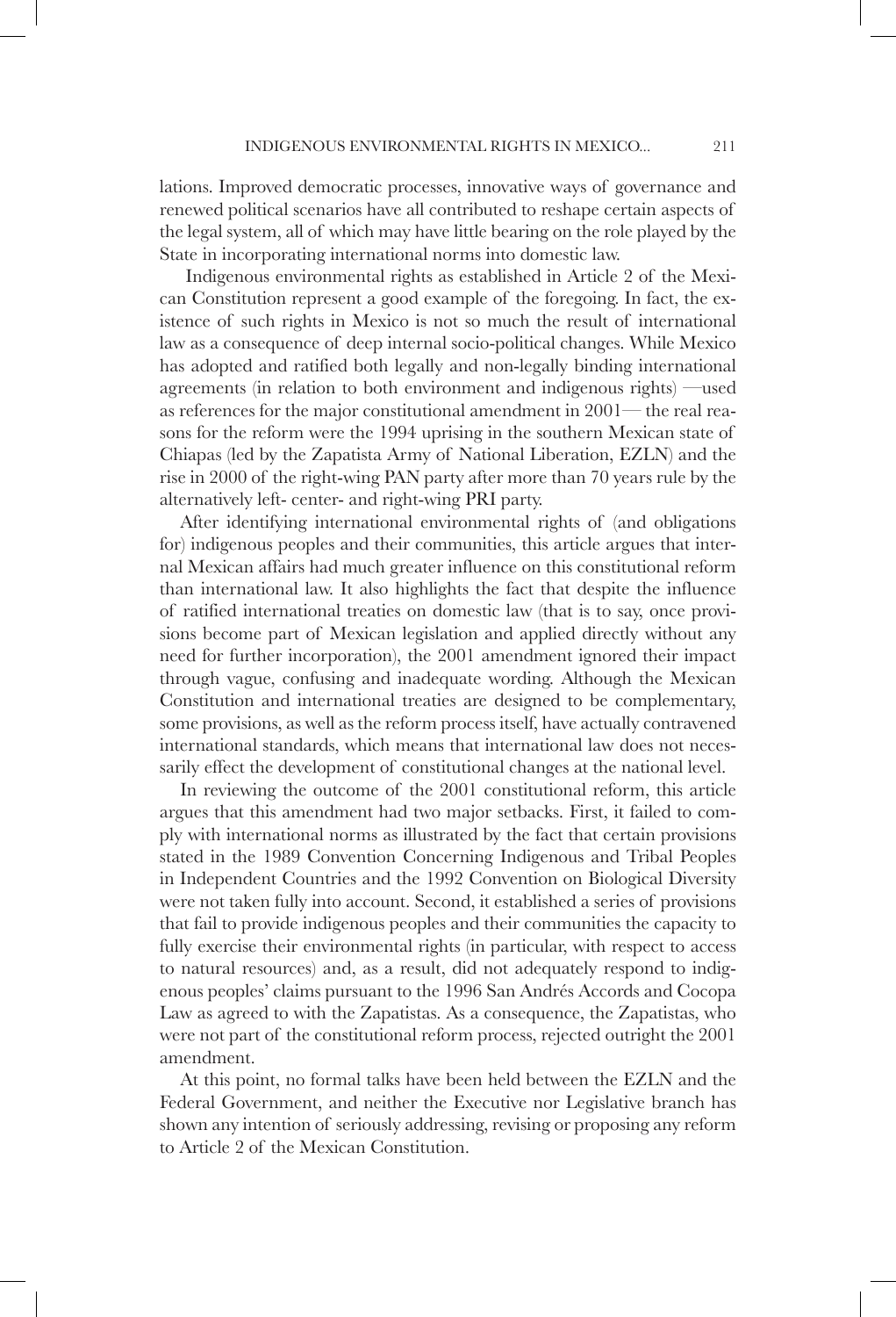#### 212 *MEXICAN LAW REVIEW* Vol. IV, No. 2

## II. Identifying Indigenous Environmental Rights under International Law

Environmental rights of (and obligations for) indigenous peoples and communities under international law can be divided into four distinct categories. According to my own typology, such rights and obligations refer to *i*) those that are explicitly related to the environment as a whole; *ii*) those that refer to natural resources (*e.g.* water, forests or genetic material); *iii*) those that are linked to issues directly related to environmental matters (*e.g*. health, sustainable development, the land or the areas they inhabit); and *iv*) those that are related to other issues or rights (*e.g.* human rights). All are implemented by means of diverse agreements, both legally and non-legally binding, that have been signed or adopted by governments through conventions, declarations and other international instruments either under environmental or indigenous law.

Strictly speaking, the phrase "indigenous environmental rights" was not consolidated as a concept until the 1980's. Before that time, environmental rights, on the one hand, and indigenous rights, on the other, pursuant to international agreements were not really intertwined.

In fact, by the time the first international agreement that explicitly referring to indigenous rights was adopted (the 1957 Convention Concerning Indigenous and Tribal Populations, also known as Convention 107 of the International Labour Organization)<sup>1</sup> the term "environment" had not yet acquired the meaning it currently has within international law. Since the late 1950's and for many years afterward, "environmental rights" or "indigenous environmental rights" simply did not exist. It was not until the late 1960's and early 1970's that certain rights were termed "environmental" (but still with no explicit reference to indigenous peoples) as a result of emerging worldwide concern for preserving natural landscapes; taming pollution and negative health effects; preventing resource depletion; planning urban development; diminishing poverty, and so on.<sup>2</sup> As environmental awareness gained increasing importance globally, it led to what has been called the "internationaliza-

 $1$  Although there were previous international documents that addressed diverse indigenous peoples' matters, the Convention 107 is considered to be the earliest legal precedent that clearly made reference to indigenous rights. See JORGE ALBERTO GONZÁLEZ GALVÁN, EL ESTADO, LOS INDÍGENAS Y EL DERECHO 363-66 (2010). <sup>2</sup> This is not to say that concerns about our surroundings were not present before these two

decades; however, they were about nature (not properly the environment) and were mainly related to local occurrences. Anyway, what is important to remember is that at the time the perception of an emerging crisis that could be named "environmental" arose, not all nations shared the same view about the global environment. While the countries of the North focused on resource depletion and nature preservation, Southern countries focused on the "basic needs" argument and poverty alleviation. For more information on this, see César Nava Escudero, Urban Environmental Governance 12-14 (2001).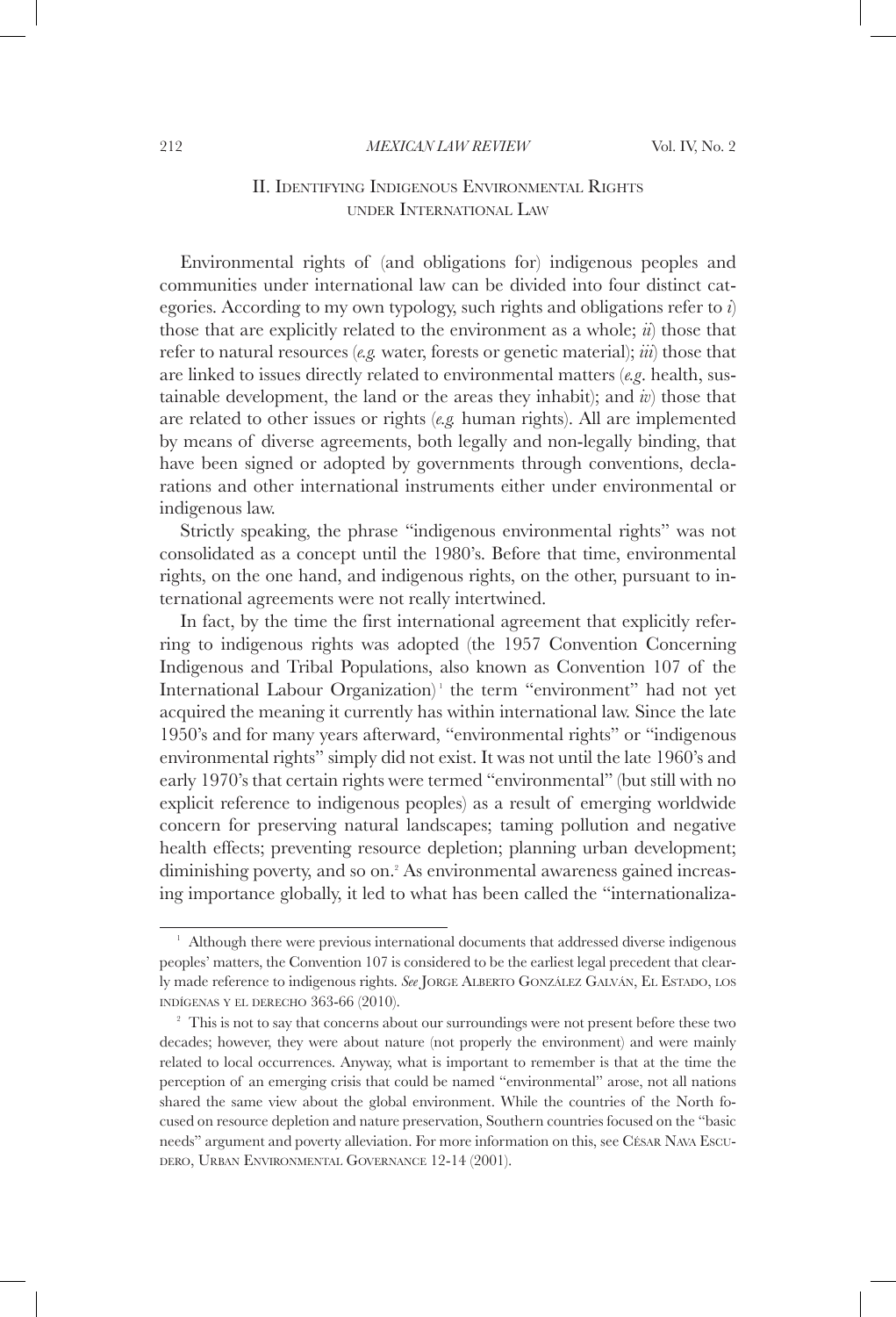tion of environmental matters." In 1972, the international community convened to address human environment-related issues at the United Nations Conference on the Human Environment, held in Stockholm, Sweden. The most important non-legally binding instrument emerging from this conference —the Declaration of the UN Conference on the Human Environment (also the Stockholm Declaration)— made it clear that there was a need "for a common outlook and for common principles to inspire and guide the peoples of the world in the preservation and enhancement of the human environment." Although it recognized the existence of environmental rights, it made no explicit reference to indigenous groups and their communities.

In the long run, environmental and indigenous issues eventually converged due to forceful and growing claims that environmental protection (at that time still under the umbrella of "conservation") was only feasible as long as indigenous peoples' interests (referred to as "native peoples") were fully included in international debates and agreements.

We cannot accept to preserve fragile ecosystems while the native peoples who live in these areas are dispossessed and forcibly dislocated. This is the foundation of the emerging unity between native peoples and the international conservation movement. As ecologically-destructive megaprojects continue to penetrate the world's resource frontiers, the global problems of deforestation, desertification, depletion of fisheries and soil erosion are major concerns of both groups.<sup>3</sup>

For this reason, the idea of connecting environmental rights with indigenous rights under the mantel of international law began to be associated —along with other issues— with indigenous rights over land and natural resources, traditional knowledge and customs, consultation processes, health practices and —most significantly— the environment as a whole.

In December 1983, the Secretary General of the United Nations called upon the Norwegian Prime Minister, Gro Harlem Brundtland, to establish and chair an independent commission to address major environmental challenges to the world community. For this purpose, the World Commission on Environment and Development was created; after five years of research and monitoring, a report —known as the "Brundtland Report" or "Our Common Future"— was presented in 1987 to the UN General Assembly; it called for political action and an international conference to revise and promote proposed changes.

Our Common Future categorically acknowledged the importance of linking environmental and indigenous matters vis-à-vis the recognition of traditional rights and the need for indigenous groups to get involved in policy for-

<sup>&</sup>lt;sup>3</sup> Al Gedicks, *Native peoples and sustainable development*, *in* ENVIRONMENTAL CONFLICTS AND INItiatives in Latin America and the Caribbean 36 (Helen Collinson ed., 1996).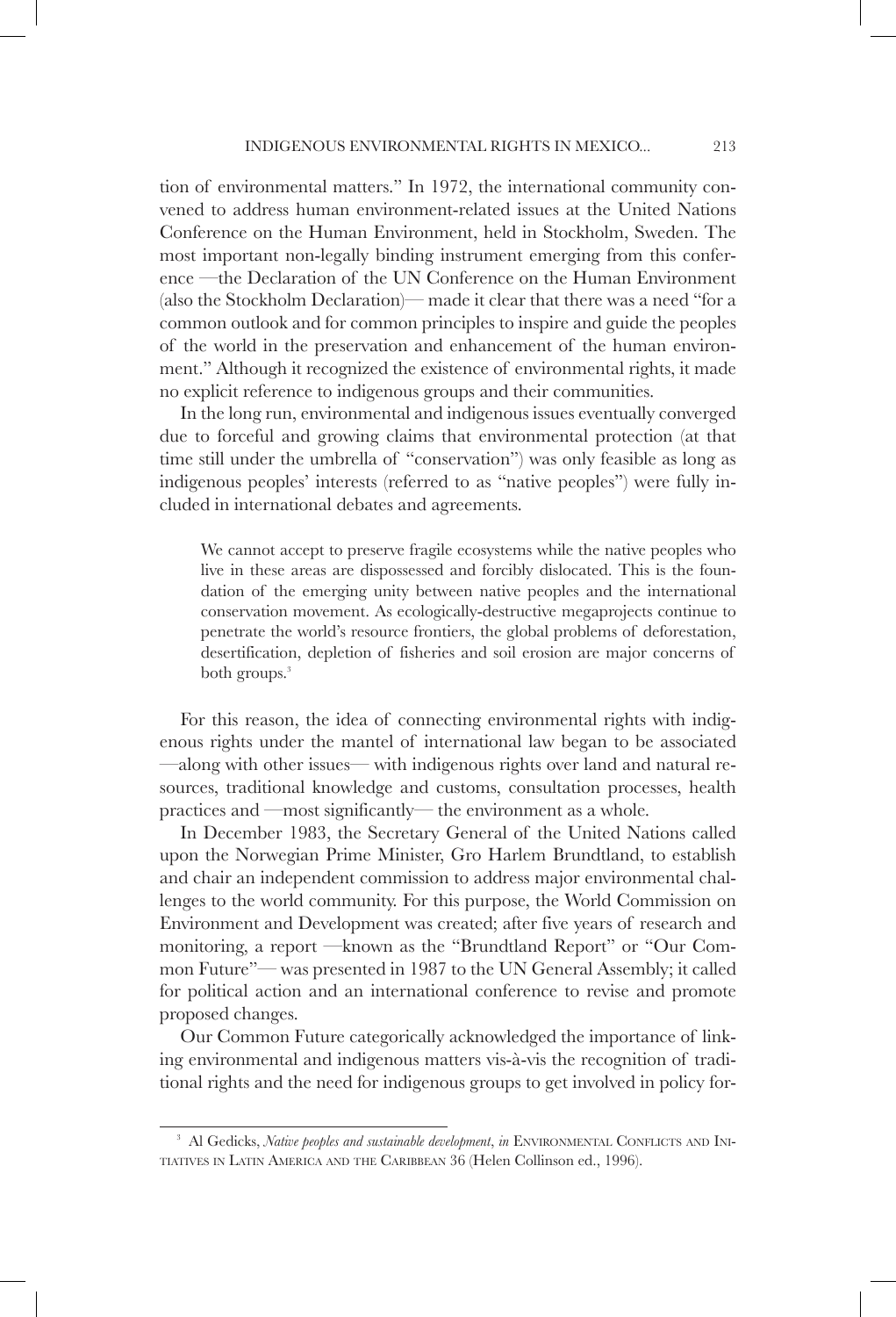mulation when resource management in areas where they live are the focus of debate and regulation. The report stated:

The starting point for a just and humane policy for… [indigenous or tribal peoples]… is the recognition and protection of their traditional rights to land and the other resources that sustain their way of life – rights they may define in terms that do not fit into standard legal systems. These groups' own institutions to regulate rights and obligations are crucial for maintaining the harmony with nature and the environmental awareness characteristic of the traditional way of life. Hence the recognition of traditional rights must go hand in hand with measures to protect the local institutions that enforce responsibility in resource use. And this recognition must also give local communities a decisive voice in the decisions about resource use in their area.<sup>4</sup>

In 1989, the UN took on Brundtland Report's main proposal and called for a worldwide conference —the 1992 United Nations Conference on Environment and Development (hereinafter referred to as "UNCED" and known as the Earth Summit)— held in Rio de Janeiro, Brazil. As we shall see below, the Rio Conference, for some a "unique event in the annals of international affairs,"5 inserted environmental indigenous rights into discussions and texts of agreements signed at the conference. At the same time, the international community adopted the most all-encompassing treaty ever signed with respect to indigenous rights: the 1989 Convention Concerning Indigenous and Tribal Peoples in Independent Countries (also known as the 1989 Indigenous and Tribal Peoples Convention, or Convention 169 of the International Labour Organization or, simply, the C169), which included references to environmental rights.

By the late 1980's, a consensus was reached at the global level that all nations should abide by international legal regulations based upon the intertwined development of environmental and indigenous issues. The two decades following these events, however, have helped elucidate a clear distinction between provisions passed under the guise of international indigenous law and those under international environmental law.

Despite progress made in both these areas of law, we must consider that a greater number of ratified agreements have not in any way decreased the controversial nature of the environmental protection of indigenous peoples

<sup>4</sup> World Commission on Environment and Development, Our Common Future 115-16 (1987).

<sup>&</sup>lt;sup>5</sup> The significance of UNCED is partly explained due to the fact that it "brought more heads of state and government together than any previous meeting – well over 100, with 178 governments represented in all. Five separate agreements were signed by most of the participating governments. Thirty thousand people descended upon the city, and the Summit received a blaze of publicity around the world." *See* Michael Grubb et al., The Earth Summit Agreements: A Guide and Assessment 1 (1993)*.*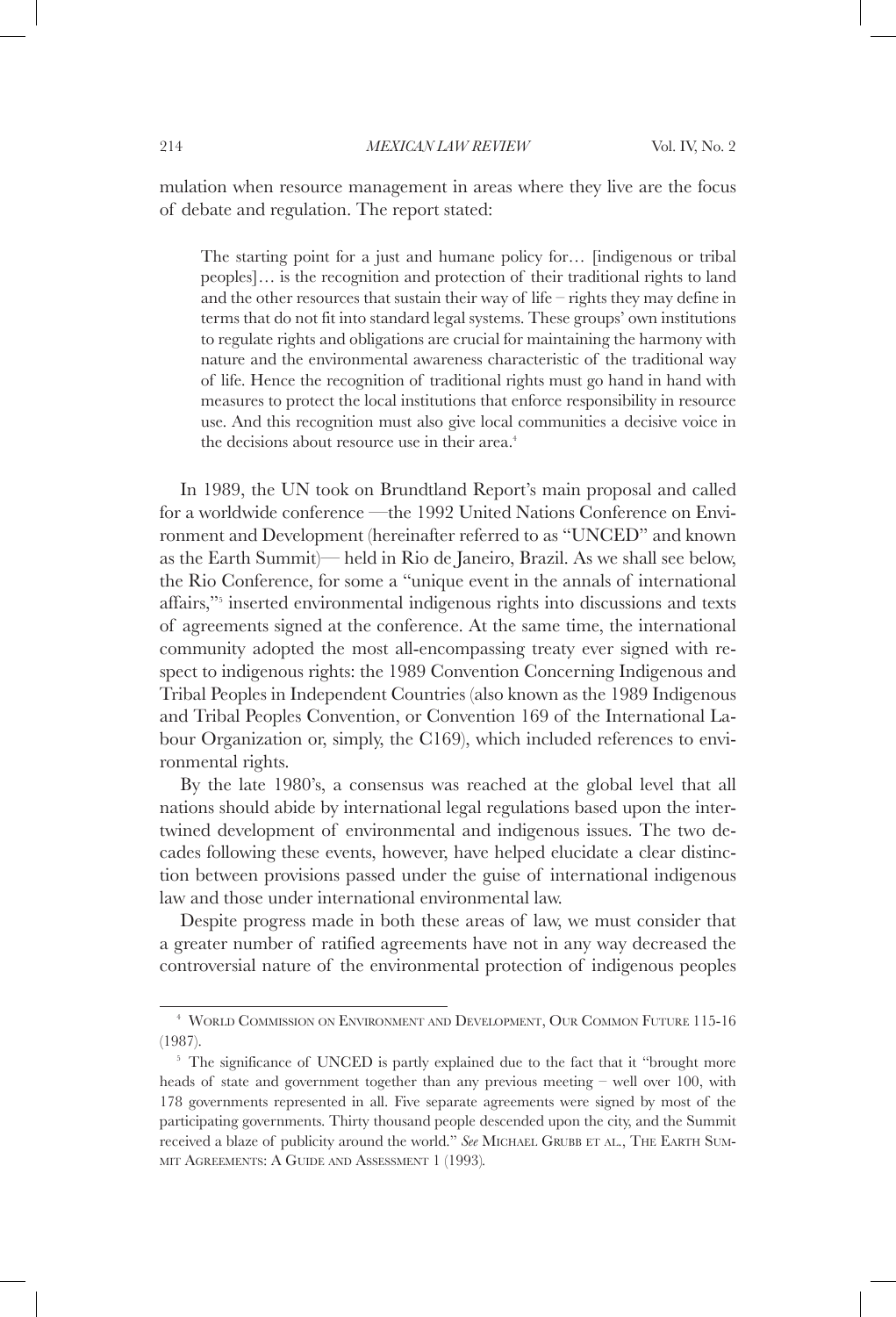and international indigenous law,<sup>6</sup> both on a national and international level. In fact, not all nations are even willing to ratify these types of instruments. When they do, they may fail to incorporate into their national legislation the full content of a treaty; or may deceptively and confusingly amend their constitutions and laws in ways that result in non-existent or ineffective implementation of indigenous environmental rights.

### 1. *International Regulations under Indigenous Law*

The most important legally-binding multilateral document under international indigenous law that refers to environmental issues, particularly in relation to rights, is the 1989 Convention Concerning Indigenous and Tribal Peoples in Independent Countries (hereinafter referred to as "C169"). Following our indigenous environmental rights' categorization, this legally-binding instrument includes rights and obligations related to the environment and natural resources, as well as concepts and issues closely linked to environmental matters. In a nutshell, these provisions include:<sup>7</sup>

- Special measures adopted for safeguarding the environment of indigenous peoples involved. Article 4 (1).
- Governments shall ensure that studies are realized in collaboration with indigenous peoples to assess the environmental impact on them of planned development activities. Article 7 (3).
- Governments shall take measures, in cooperation with indigenous peoples, to protect and preserve the environment of territories they inhabit. Article 7 (4).
- The rights to natural resources attached to lands inhabited by indigenous peoples shall be especially safeguarded; the latter include the right to participate in the use, management and conservation of such resources. Article 15 (1).
- When nations retain ownership of minerals, sub-surface resources or rights to other resources attached to their lands, these governments shall establish procedures to consult the indigenous peoples involved; and the latter shall share in any benefits derived thereof and receive fair compensation for damages sustained as a result of exploration or exploitation activities realized on their lands. Article 15 (2).
- Governments shall ensure that adequate health services are made available to indigenous peoples; or shall provide them with the resources to obtain such services. Article 25 (1).

<sup>6</sup> Patricia Birnie et al., International Law & the Environment 627 (3rd ed. 2009).

<sup>7</sup> *See* Convention Concerning Indigenous and Tribal Peoples in Independent Countries, 1989.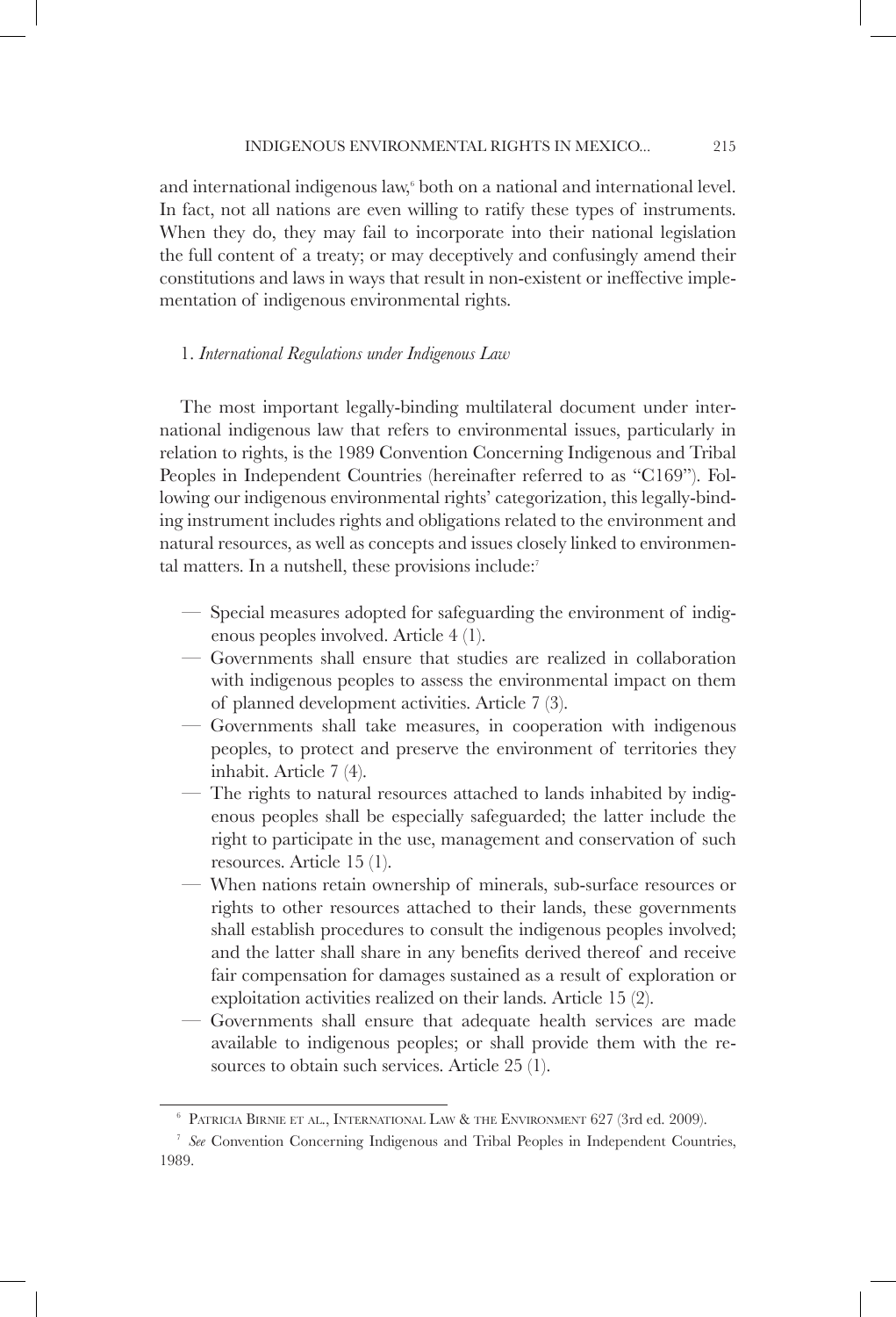— Governments shall take measures to facilitate cross-border contacts and cooperation between indigenous and tribal peoples, including participation in environment-related activities. Article 32.

It is interesting to note that as of June 2011, the majority of ratifications of the 1989 Indigenous and Tribal Peoples Convention has been by nations located in Latin America and the Caribbean region (15 out of 22).<sup>8</sup> Surprisingly few are from nations in areas with significant indigenous peoples, particularly Africa (1 out of 22),<sup>9</sup> Oceania and Asia (2 out of 22).<sup>10</sup> While the treaty has only been ratified in four European countries,<sup>11</sup> two other countries with significant indigenous peoples have not regrettably ratified it: the United States and Canada.<sup>12</sup>

In contrast to the above, the most important international multilateral agreement regarding indigenous peoples —albeit non-legally binding— is the United Nations Declaration on the Rights of Indigenous Peoples, adopted by General Assembly Resolution 61/295 on September 13th, 2007. The preamble recognizes not only the "urgent need to respect and promote the inherent rights of indigenous peoples… especially their rights to their lands, territories and resources," but the fact that "respect for indigenous knowledge, cultures and traditional practices contributes to sustainable and equitable development and proper management of the environment." The main provisions include:13

- The right to their traditional medicines and health practices, including conservation of vital medicinal plants, animals and minerals. Article 24.
- The right to maintain and strengthen their spiritual relationship with lands they own, occupy or use, including territories, waters, coastal seas and other natural resources; as well as to uphold their responsibilities to future generations. Article 25.
- Rights to the lands, territories and resources they have traditionally owned, occupied, used or acquired. Article 26 (1).
- The right to the conservation and protection of the environment and the productive capacity of their lands, territories and resources. Article 29 (1).

<sup>10</sup> These are Nepal (Asia) and Fiji (Oceania).

<sup>8</sup> State parties to the C169 include Argentina, Bolivia, Brazil, Chile, Colombia, Costa Rica, Dominica, Ecuador, Guatemala, Honduras, Mexico, Nicaragua, Paraguay, Peru, and Venezuela.

<sup>&</sup>lt;sup>9</sup> This is the Central African Republic.

<sup>&</sup>lt;sup>11</sup> These are Denmark, Norway, Spain and The Netherlands.

<sup>&</sup>lt;sup>12</sup> Depending on the preferred classification for indigenous peoples in these two countries, it may be possible to count up to 150 diverse peoples (referred to as tribes, bands, nations and communities) inhabiting in diverse geographical sites. For a good account on this, see NATIVE Universe, Voices of Indian America (Gerald McMaster & Clifford E. Trafzer eds., 2004). 13 *See* United Nations Declaration on the Rights of Indigenous Peoples, 2007.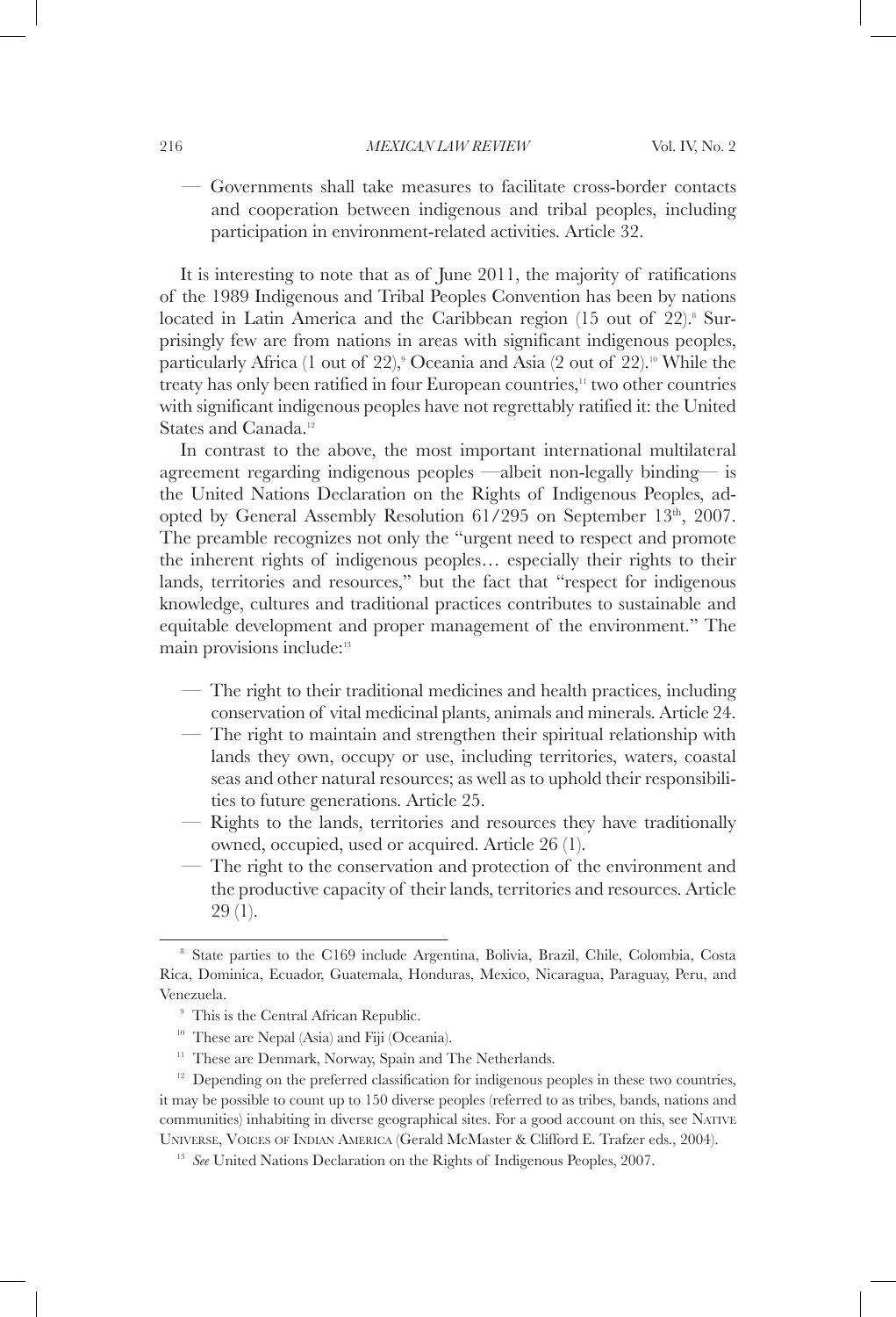- The right to maintain, control, protect and develop cultural heritage, traditional knowledge, cultural expressions, manifestations of their sciences, technologies and cultures, including human and genetic resources, seeds, medicines, knowledge of the properties of fauna and flora, and so on. Article 31 (1).
- The right to be consulted to obtain their free and informed consent prior to approval of projects that may affect their lands, territories and other resources, particularly in connection with the development, utilization, or exploitation of mineral, water or other resources. Article 32 (2).

Given the fact that exclusion of indigenous peoples is a global concern and a matter of proven injustice, one of the biggest flaws of the 2007 Declaration is that it does not bind signatory-States. In spite of the fact that the international community took quite a long time to reach this agreement —almost 25 years since meetings and deliberations began in the early 80s— there were 4 votes against it and 11 abstentions.14 Nonetheless, its adoption by the UN Generally Assembly was an achievement for the consolidation of indigenous rights.15 After many years, the question remains whether the international community needs another 25 years before signing a legally-binding agreement.

Another notable albeit regional agreement is the 1991 Arctic Environmental Protection Strategy. Signed by eight countries (Canada, Denmark, Finland, Iceland, Norway, Sweden, the then Union of Soviet Socialists Republics and the United States of America), this non-legally binding document seeks to protect the Arctic environment "and its sustainable and equitable development, while protecting the cultures of indigenous peoples." It recognizes that such strategy and its implementation "must incorporate the knowledge and culture of indigenous peoples," and states clearly that "the cultures and the continued existence of the indigenous peoples have been built on the sound stewardship of nature and its resources."16

 One of the main reasons why this "soft law" (*i.e.*, non-legally binding) agreement is mentioned is because the indigenous peoples living in the Arctic region played an active role in its making. In fact, this instrument was built in part upon initiatives already undertaken by indigenous peoples to protect the Arctic environment. This said, two of the five main objectives refer explicitly to indigenous peoples:

<sup>&</sup>lt;sup>14</sup> The States that voted against it are Australia, Canada, New Zealand and the United States of America (all with indigenous peoples); the abstentions came from Azerbaijan, Bangladesh, Bhutan, Burundi, Colombia, Georgia, Kenya, Nigeria, Russian Federation, Samoa, and Ukraine. More details in Birnie et al*., supra* note 6, at 627.

<sup>&</sup>lt;sup>15</sup> GONZÁLEZ, *supra* note 1, at 368.

<sup>&</sup>lt;sup>16</sup> Quotations can be found in the 1991 Arctic Environmental Protection Strategy.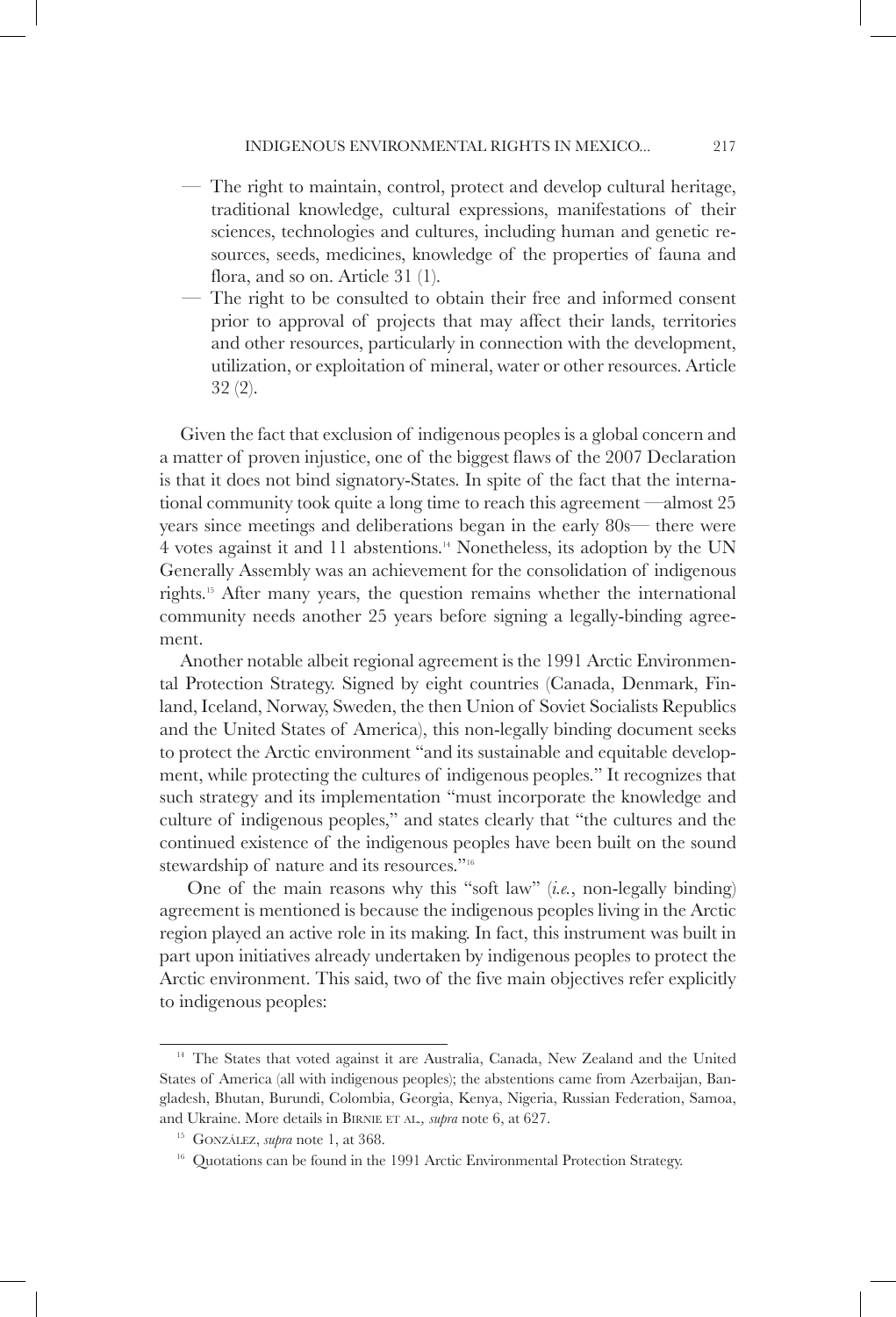ii) To provide for the protection, enhancement and restoration of environmental quality and the sustainable utilization of natural resources, including their use by local populations and indigenous peoples in the Arctic;

iii) To recognize, and to the extent possible, seek to accommodate the traditional and cultural needs, values and practices of the indigenous peoples as determined by themselves, related to the protection of the Arctic environment;

Representatives of eight governments signed the Declaration on the Protection of the Arctic Environment on June 14<sup>th</sup>, 1991, which emphasized their "responsibility to protect and preserve the Arctic Environment" and recognized "the special relationship of the indigenous peoples and local populations to the Arctic and their unique contribution to the protection of the Arctic Environment."17

Again, "soft law" may be viewed as a weak approach for achieving real environmental protection in fragile regions inhabited by indigenous peoples. As much as this approach represented a "first step" in the right direction, suggestions have already been made that "it will be necessary to establish appropriate institutional arrangements and substantive rules… to ensure that agreed obligations are respected and enforced."18

### 2. *International Regulations under Environmental Law*

As mentioned above, the concept of the environmental rights and obligations for indigenous peoples began to consolidate in the mid- and late-80s of the last century. Indigenous rights within international environmental law, however, did not really gain recognition before the 1992 UNCED. In fact, some instruments discussed or adopted at this Conference addressed diverse environmental issues related to indigenous peoples.

First, the legally-binding 1992 Convention on Biological Diversity (hereinafter referred to as "CBD"), points out in its Preamble the importance of the relationship between indigenous lifestyles and biological resources:

Recognizing the close and traditional dependence of many indigenous and local communities embodying traditional lifestyles on biological resources, and the desirability of sharing equitable benefits arising from the use of traditional knowledge, innovations and practices relevant to the conservation of the biological diversity and the sustainable use of its components.<sup>19</sup>

While not making reference to the term "right" in the preamble or any other part of the document, it provides that States shall respect, preserve

<sup>&</sup>lt;sup>17</sup> *See* Declaration on the Protection of the Arctic Environment, 1991.

<sup>&</sup>lt;sup>18</sup> For more details, see PHILIPPE SANDS, PRINCIPLES OF INTERNATIONAL ENVIRONMENTAL LAW 731 (2nd ed. 2003).

<sup>&</sup>lt;sup>19</sup> *See* Convention on Biological Diversity, 1992.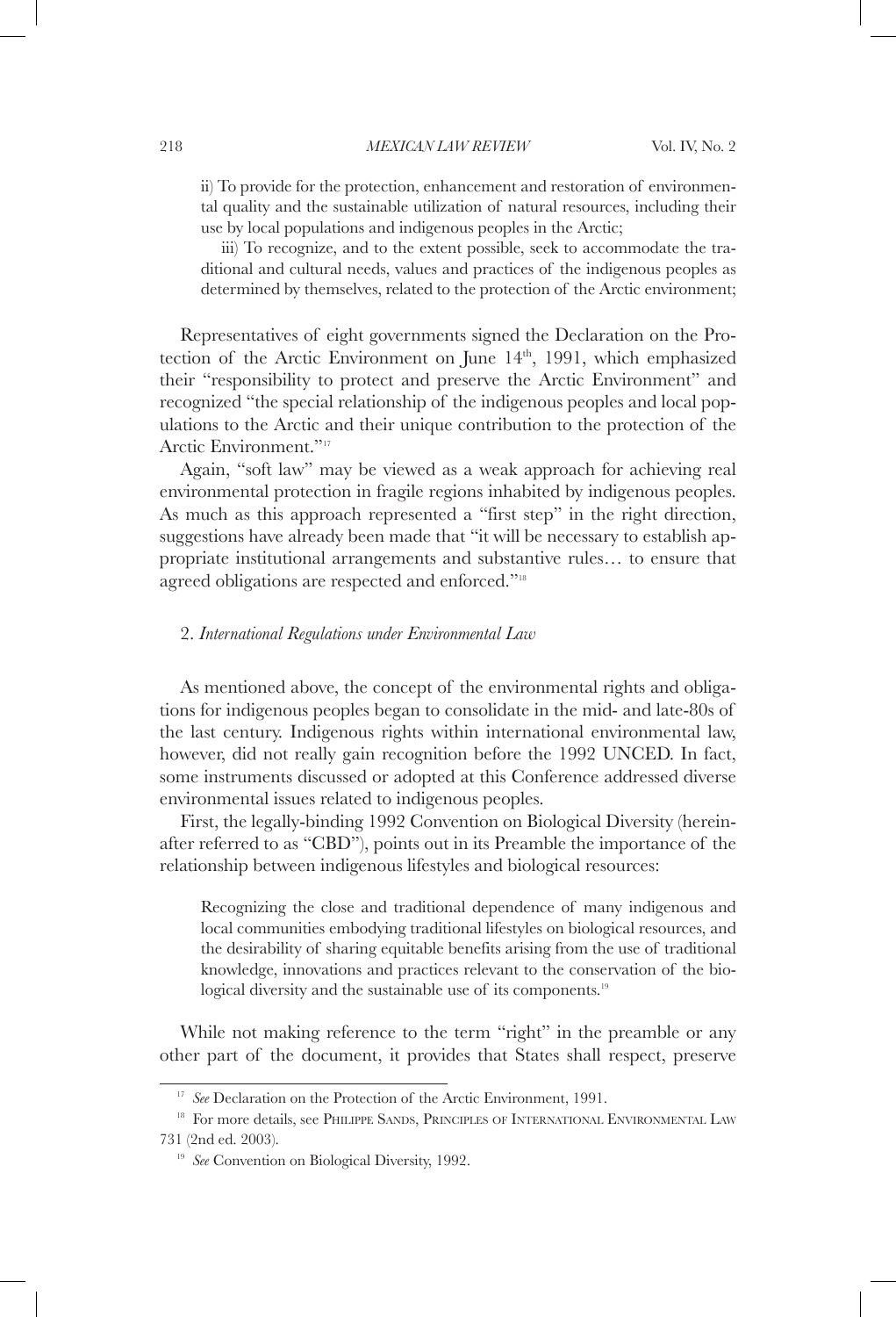and maintain certain indigenous practices and knowledge in relation to the conservation and sustainable use of biological diversity. Criticized for being ambiguous and overly flexible, Article 8 (j) states:

Each contracting party shall, as far as possible and as appropriate:

(j) Subject to its national legislation, respect, preserve and maintain knowledge, innovations and practices of indigenous and local communities embodying traditional lifestyles relevant for the conservation and sustainable use of biological diversity and promote their wider application with the approval and involvement of the holders of such knowledge, innovations and practices and encourage the equitable sharing of the benefits arising from the utilization of such knowledge, innovations and practices.<sup>20</sup>

Second, the 1992 Rio Declaration on Environment and Development, while not considered "hard law," emphasizes the role indigenous peoples and their communities play —based on their knowledge and traditional practices— in environmental management and development. Principle 22 establishes that:

Indigenous people and their communities and other local communities have a vital role in environmental management and development because of their knowledge and traditional practices. States should recognize and duly support their identity, culture and interests and enable their effective participation in the achievement of sustainable development.<sup>21</sup>

Third (and wider in content and scope) the 1992 Agenda XXI, a nonlegally binding instrument, established a whole chapter addressing the relationship between environmental and indigenous issues. Chapter 26, *Recognising and Strengthening the Role of Indigenous People and Their Communities*, outlined a set of activities and objectives that made reference to the goals contained in the C169 and the draft version of the universal declaration on indigenous rights (now the 2007 United Nations Declaration on the Rights of Indigenous Peoples). The starting point in Agenda XXI establishes the following:

26.1 Indigenous people and their communities have an historical relationship with their land and are generally descendants of the original inhabitants of such lands. In the context of this chapter the term "lands" is understood to include the environment of the areas which the people concerned traditionally occupy. Indigenous people and their communities represent a significant percentage of the global population. They have developed over many generations a holistic traditional scientific knowledge of their lands, natural resources and environment. Indigenous people and their communities shall enjoy the full measure of human rights and fundamental freedoms without hindrance or discrimination.

<sup>20</sup> *See id.*

<sup>&</sup>lt;sup>21</sup> See Rio Declaration on Environment and Development, 1992.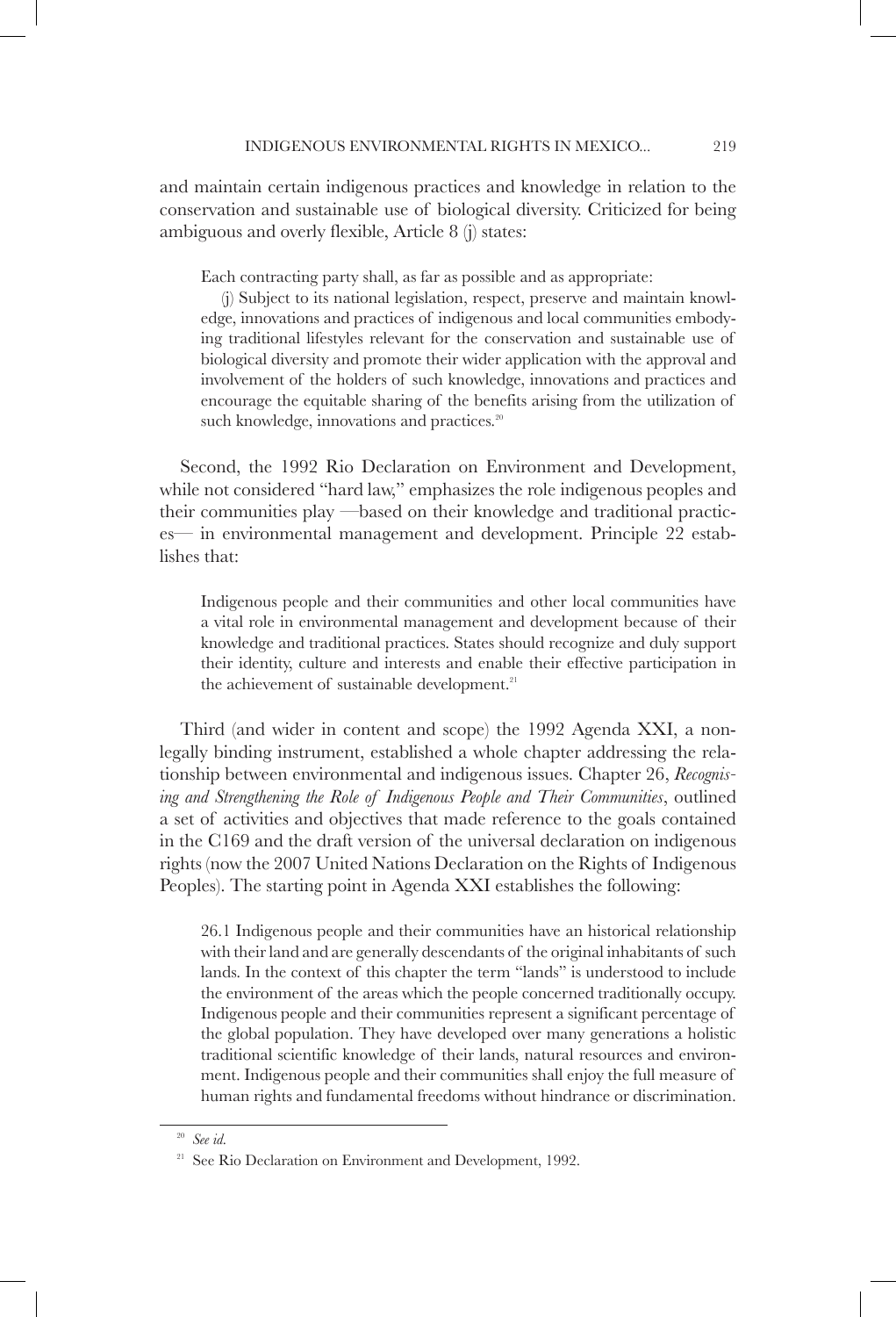Their ability to participate fully in sustainable development practices on their lands has tended to be limited as a result of factors of an economic, social and historical nature. In view of the interrelationship between the natural environment and its sustainable development and the cultural, social, economic and physical well-being of indigenous people, national and international efforts to implement environmentally sound and sustainable development should recognize, accommodate, promote and strengthen the role of indigenous people and their communities.<sup>22</sup>

The three main objectives in this instrument include *i*) empowerment of indigenous peoples and their communities; *ii*) active participation in the national formulation of policies, laws and programs; and *iii*) involvement in resource management and conservation strategies as well as other programs established to support and review sustainable development strategies.

Agenda XXI acknowledges that some indigenous peoples and their communities may require greater control over their lands, self-management of their resources, and more participation (specifically, in establishing and managing protected areas). For this reason, governments are encouraged to ratify or implement international conventions; and to adopt policies and laws to protect indigenous intellectual and cultural property, among other rights. Furthermore, governments should incorporate "in collaboration with the indigenous people affected, the rights and responsibilities of indigenous peoples and their communities in the legislation of each country, suitable to the country's specific situation."23

While more precise than the international environmental accords cited above, Agenda XXI is basically an action plan for sustainable development; clearly non-binding, a significant agreement that establishes notable guidelines to be considered and implemented by States.

Finally, two CBD Protocols are worth mention. The Cartagena Protocol on Biosafety, which entered into force on 11 September 2003, and the Nagoya Protocol on Access to Genetic Resources and the Fair and Equitable Sharing of Benefits Arising from Their Utilisation, adopted on 29 October 2010, with 37 State signatures (but no ratifications) so far.

The Cartagena Protocol places the interrelationship of indigenous peoples and their communities with biodiversity under the label of "socio-economic considerations." The only two provisions established therein do not refer strictly to the rights of indigenous peoples but rather obligations for them.

1. The Parties, in reaching a decision on import under this Protocol or under its domestic measures implementing the Protocol, may take into account, consistent with their international obligations, socio-economic considerations arising from the impact of living modified organisms on the conservation and sustain-

<sup>22</sup> U.N. Agenda XXI, § 3 (26), 1992.

<sup>23</sup> *Id.*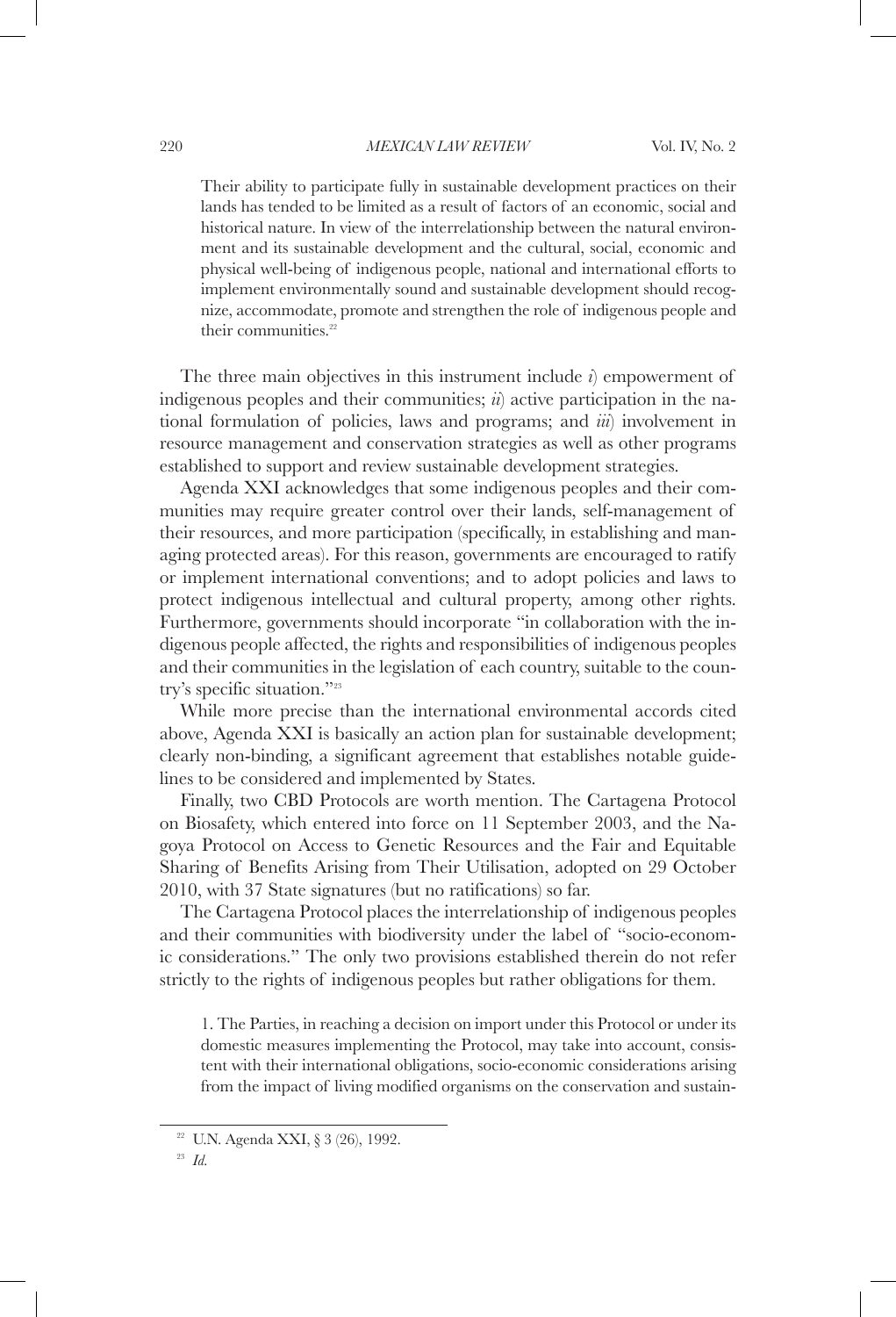able use of biological diversity, especially with regard to the value of biological diversity to indigenous and local communities.

2. The Parties are encouraged to cooperate on research and information exchange on any socio-economic impacts of living modified organisms, especially on indigenous and local communities.<sup>24</sup>

By contrast, the Nagoya Protocol consists of provisions about the environmental rights of, and obligations for, indigenous peoples in relation to the access to genetic resources aiming at strengthening their ability to benefit from the use of their traditional knowledge, innovations and practices. In its Preamble, the Protocol recognizes "the right of indigenous and local communities to identify the rightful holders of their traditional knowledge associated with genetic resources, within their communities" and refers to the 2007 UN Declaration on the Rights of Indigenous Peoples.<sup>25</sup> Even so —and as attractive as regulations regarding indigenous peoples' involvement in genetic resources related-matters may appear— this agreement shall not take effect until it has been ratified by at least 50 States (or organizations representing economically integrated regions) that are Parties to the CBD.

## III. International Law Does Not Necessarily Explain the Development of Domestic Law

International law is concerned with the regulation of relationships within the international community, historically consisting primarily of States.<sup>26</sup> As a system of rules and principles (conventional or customary) as well as court decisions, international law affects not only the way in which States behave beyond their borders but also how governments create the conditions for the internal implementation of international regulations. These circumstances represent something commonly referred to as *the relationship between international law and domestic law*.

In regard to the nature and existence of this relationship, scholars have addressed the issue whether this constitutes one body of law or two separate bodies.<sup>27</sup> The debate on the nature of the interaction between international

<sup>24</sup> *See* Cartagena Protocol on Biosafety to the Convention on Biological Diversity, 2000.

<sup>25</sup> *See* Nagoya Protocol on Access to Genetic Resources and the Fair and Equitable Sharing of Benefits Arising from Their Utilization to the Convention on Biological Diversity, 2010.

<sup>&</sup>lt;sup>26</sup> Traditionally, the only subjects of international law have been the States; however, it is now common to also include as part of the international community other subjects that are entitled to rights and duties, such as international organizations, *de facto* regimes, peoples, individuals, or even multinational enterprises. For a better account on this, see Hermilo López-Bassols, Los nuevos desarrollos del derecho internacional público 92-130 (3rd ed., 2008).<br><sup>27</sup> Jorge Palacios Treviño, Tratados. Legislación y práctica en México 183 (4th ed.

<sup>2007).</sup>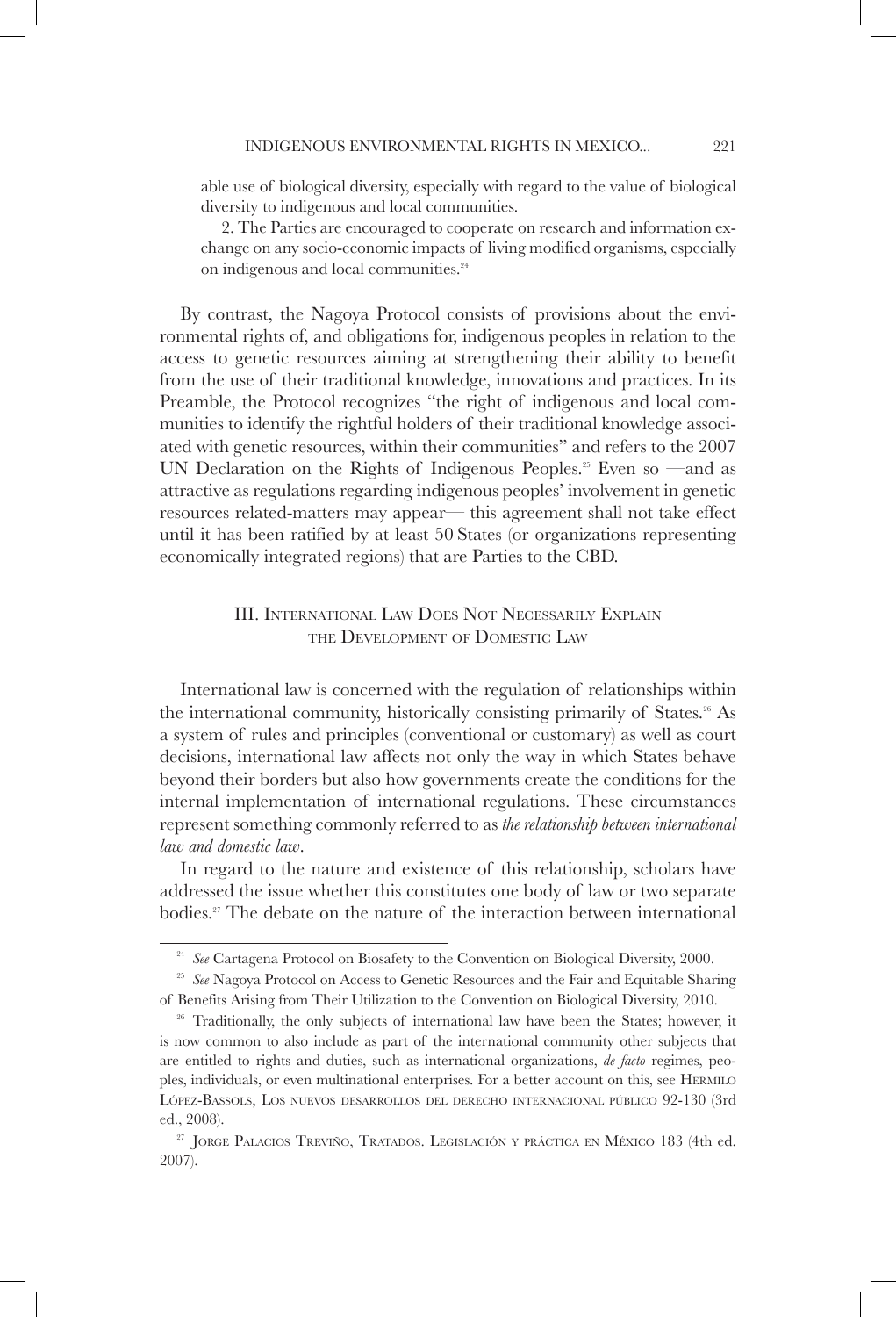law and domestic law has been traditionally encompassed by two main conflict theories, known as the monist and dualist approaches. Broadly speaking, the former posits that both domestic and international law are part of a single system in which international law prevails; the latter postulates that the two systems represent two separate bodies of law with no need by either to justify its existence vis-à-vis the other.<sup>28</sup> On the whole, the debate has focused on the impact of international legal regulations on a given system of domestic law; that is to say, with a focus on normative hierarchy.<sup>29</sup>

Beyond the theoretical importance of the dualist-monist dichotomy, most writers would agree that international law does not exist to be ignored by States, but rather to be adopted and put into effect domestically. Although this can be achieved in diverse ways, discussions have focused on the need to evaluate how international provisions are implemented in specific domestic legal systems a process that has been described as the incorporation, adoption and transformation of internal law.<sup>30</sup> The diverse ways in which international provisions can be incorporated depend greatly on the system of domestic law itself: it is very much a matter of constitutional law. This, in turn, depends on the interpretation and practice of law in each specific State.

For instance, some legal regimes (*e.g*., Canada) embrace the constitutional principle that no treaty is self-executing,<sup>31</sup> which means that international treaties are considered neither law nor a source of domestic law. As the treatymaking process is executive by nature, and lawmaking is performed by legislatures, the executive branch cannot *ipso facto* make laws; for this reason, treaties "must not be law." As a result, treaties require, for instance, primary legislation or statutes that "effectively discharge the state's treaty-derived obligations" to take full legal effect under Canadian law.<sup>32</sup> A similar example can be found in England, where international agreements become part of law only after they are given effect by Parliament. How treaties are made, ratified and implemented is considered by courts as a matter pertaining to the executive branch of government. For this reason, legislation enacted by Parliament is

<sup>&</sup>lt;sup>28</sup> For a more detailed description on these two schools of thought, see IAN BROWNLIE, PRINciples on Public International Law 31-3 (7th ed. 2008); Mathias Herdegen, Derecho internacional público 166-68 (Marcela Anzola trans., 2005). 29 *See* Palacios, *supra* note 27, at 189; Bernardo Sepúlveda, Derecho internacional<sup>67</sup>

<sup>(20</sup>th ed. 2000).

<sup>&</sup>lt;sup>30</sup> In this respect, see BROWNLIE, *supra* note 28, at 41.<br><sup>31</sup> In this context, "self-executing" refers to the principle adopted by a system of law on whether international law requires some sort of incorporation through domestic legislation in order to take effect locally. It does not describe the nature (self-executing or otherwise) of the provisions themselves.

<sup>&</sup>lt;sup>32</sup> Besides conventional law, the Canadian reception system also contemplates that rules of customary international law may be directly incorporated into the common law without any legislative action. For more on this, see Gib Van Ert, *Dubious Dualism: The Reception of International Law in Canada*, 44 Val. U. L. Rev. 927, 927-28 (2010).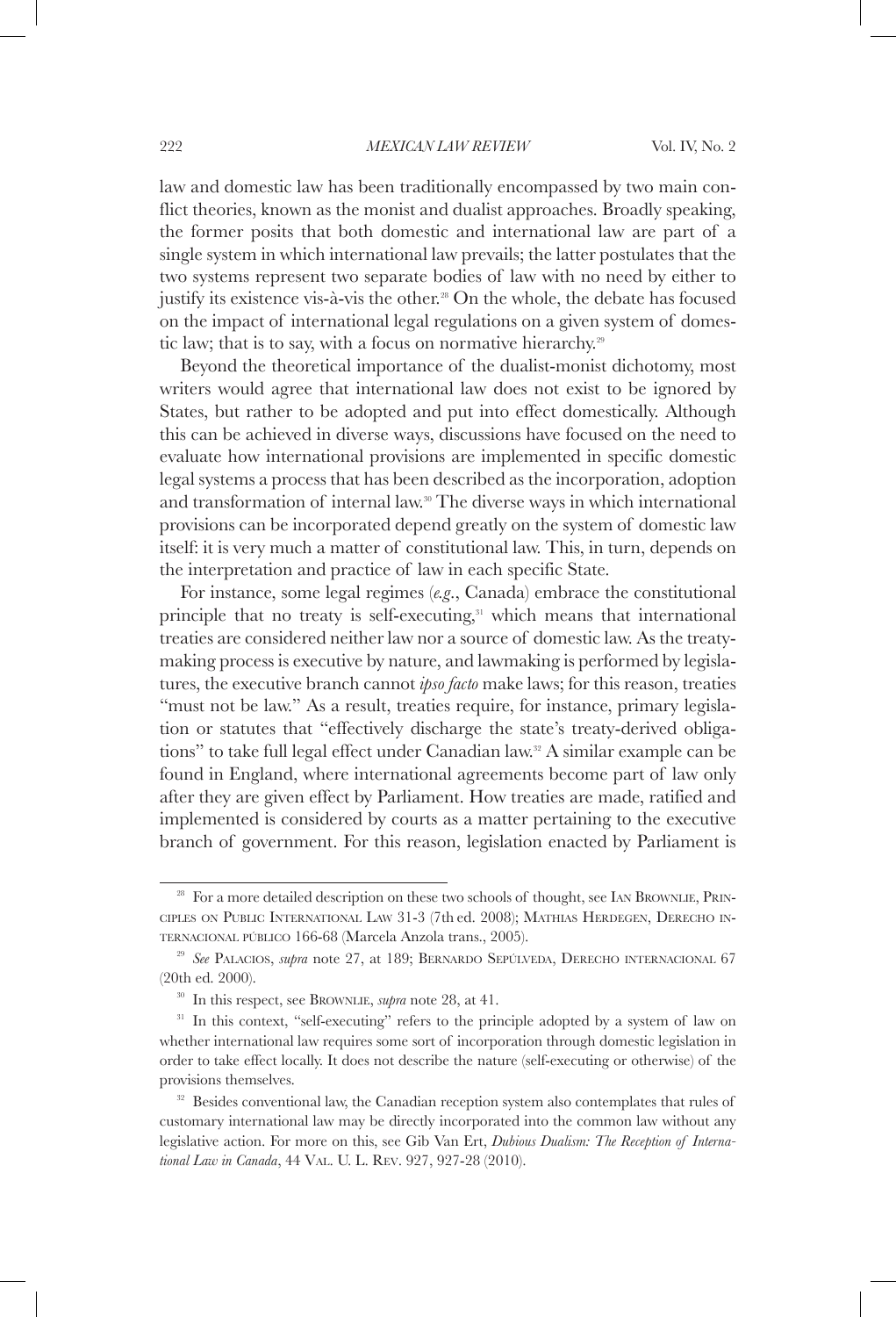required: "In England… the conclusion and ratification of treaties are within the prerogative of the Crown… and if a transformation doctrine were not applied, the Crown could legislate for the subject without parliamentary consent. As a consequence treaties are only part of English law if an enabling Act of Parliament has been passed."33

On the other hand, certain systems of domestic law adopt the rule that when a treaty is adopted pursuant to the Constitution then no enacted legislation is required (self-executing principle); as a result, courts and tribunals are automatically bound.<sup>34</sup> Once the treaty has been concluded and ratified by the executive branch, it becomes law, enjoying full implementation within the legal system. In these cases, the executive branch implements the international agreement<sup>35</sup> after being officially published. In so doing, it may make secondary or subordinate legislation (*e.g*., regulations, decrees, rules, statutory instruments, or their equivalent) in order to flesh out a norm, or simply, to make the agreement fully effective.

This process most closely resembles Mexico's legal system. Once a treaty is ratified, it becomes part of Mexican law<sup>36</sup> and takes full effect upon being officially published. Under this system, treaty provisions must comply with the Mexican Constitution; in cases of conflict, however, the treaty may not be ratified unless the executive decides otherwise due to its special significance. In these cases, the Constitution must be subsequently amended.<sup>37</sup> While Senate approval is constitutionally required before a treaty may be ratified,<sup>38</sup> it never attains the formal *status* of statute or law, as lawmaking (i.e., primary legislation) is reserved solely to the Legislative Branch through the intervention of both chambers, the Senate and the Chamber of Deputies. Certainly,

<sup>&</sup>lt;sup>33</sup> See BROWNLIE, *supra* note 28, at 45. Apart from the conventional issue, it must be said that something different occurs when it comes down to customary international law, which may be directly incorporated by the common law as part of English law. Here, as it happens in Canada, no legislative intervention is required.

<sup>34</sup> *See id.*, at 47-9.

<sup>35</sup> *See* Sepúlveda, *supra* note 29, at 75.

<sup>&</sup>lt;sup>36</sup> Article 133 of the Mexican Constitution states that the Constitution, Congressionallypassed laws and treaties reached pursuant to the Constitution comprise the *Supreme Law* of the Union.

<sup>&</sup>lt;sup>37</sup> For more information on this, see PALACIOS, *supra* note 28, at 198-99.

<sup>&</sup>lt;sup>38</sup> According to Article 76 (I) of the Mexican Constitution, the Senate has exclusive powers to approve all treaties celebrated by the Executive. Once a multilateral treaty is approved by the Senate, the Executive usually publishes the act of approval making reference to the treaty but without publishing its contents. The Executive then elaborates the instrument of ratification and proceeds to make deposit of this instrument in the international organization designated for this purpose. It is a common practice that only after the treaty enters into force internationally the Executive publishes the contents of the entire treaty, thus beginning legal implementation at the national level. For more details, see César Nava Escudero, *Guía mínima para la enseñanza del derecho internacional ambiental en México*, 113 Boletín Mexicano de Derecho Comparado 125, 143-44 (2005).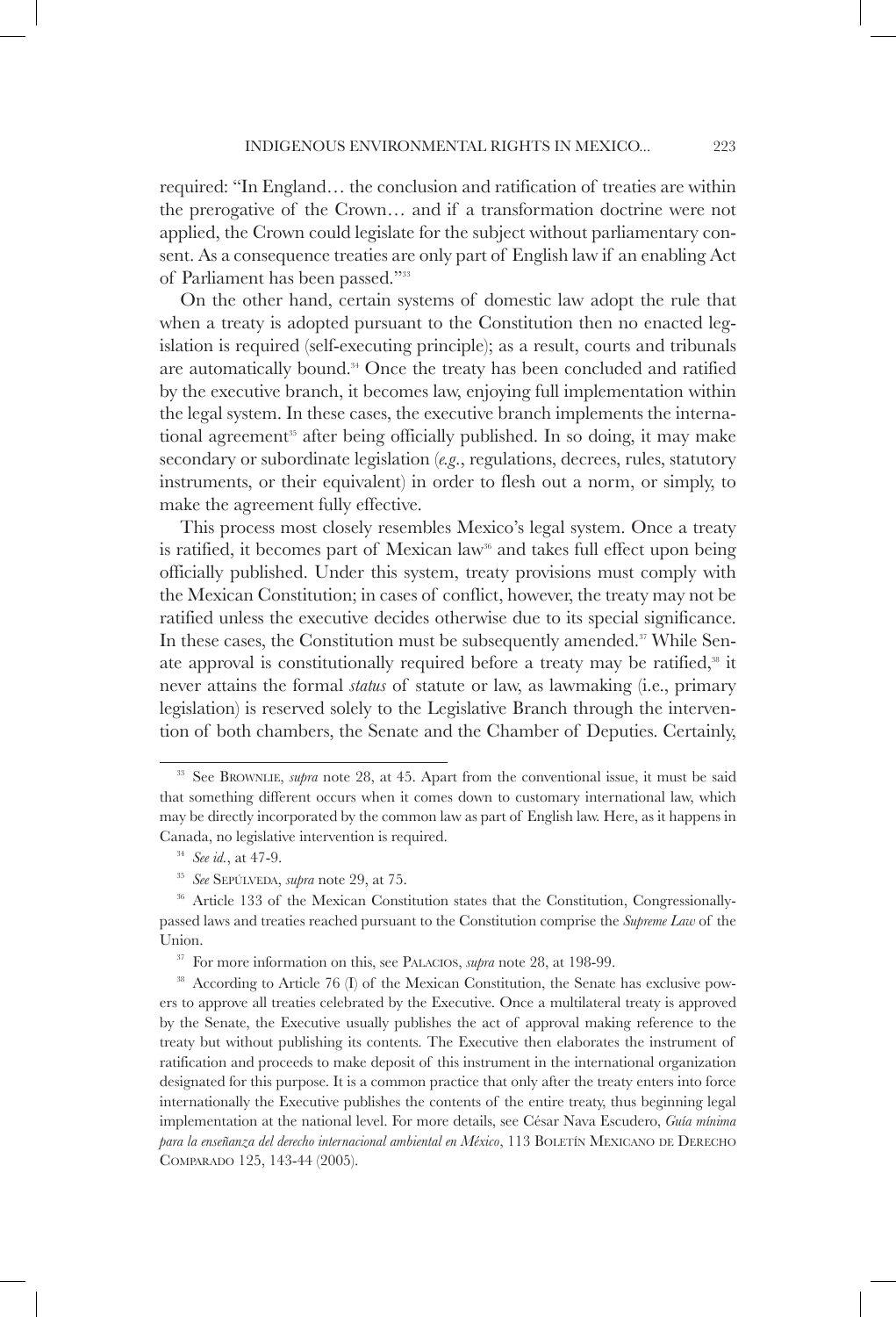Congress may pass laws regardless of the existence of treaties; however, when a treaty does exist, legislation cannot contravene it. With or without primary legislation, the executive branch can implement international agreements by means of secondary or subordinate legislation, particularly by executive decrees.

Pursuant to this reasoning, it can be argued that irrespective of the means utilized for implementation, international law encourages States to amend constitutions, enact legislation, and adopt new ways for judicial adjudication. This can take the form of constitutional and statute amendments, the enactment of new laws, and the issuance of secondary legislation. To a certain extent, this explains why domestic law within States has expanded. In fact, for certain countries, international law has become the main engine for legal transformation in the field of environmental law.39

As much as international provisions stimulate continual constitutional and legal reform, however, the development of domestic law does not respond solely to international influence. While this may not be surprising (as domestic law clearly evolves with or without international law) it is interesting to note that even as international commitments exist, local circumstances tend to influence constitutional change and enactment of new legislation much more than international law. In these situations, any or all of the following may occur:

- Only after internal changes take place can international treaties (including legal-binding instruments) be incorporated as part of domestic law. This in itself does not guarantee, however, that the spirit and substance of international provisions are adopted by a State.
- If reform of one or several areas of domestic law takes place as a result of internal factors, the wording of the modifications may differ significantly from that obtained in the international text. If the writings of each instrument are compared, the domestic provisions could appear vague, confusing or even deceptive.
- As a result, States may be unable to comply with international commitments and, as a result, conflicts between international and national law may arise. For this reason, domestic legal reforms may not always conform to international provisions.
- Finally, constitutional amendments are often completely unrelated to either international provisions or internal demands.

<sup>&</sup>lt;sup>39</sup> This situation was thoroughly documented at the beginning of this century in the case of the Latin American and Caribbean region. *See* Programa de las Naciones Unidas para el Medio Ambiente, el desarrollo del derecho ambiental latinoamericano <sup>y</sup> su aplicación. Informe sobre los cambios jurídicos después de la Conferencia de las Naciones Unidas sobre el Medio Ambiente y el Desarrollo 1992, 20 (2001). Not too much has changed since this report was published.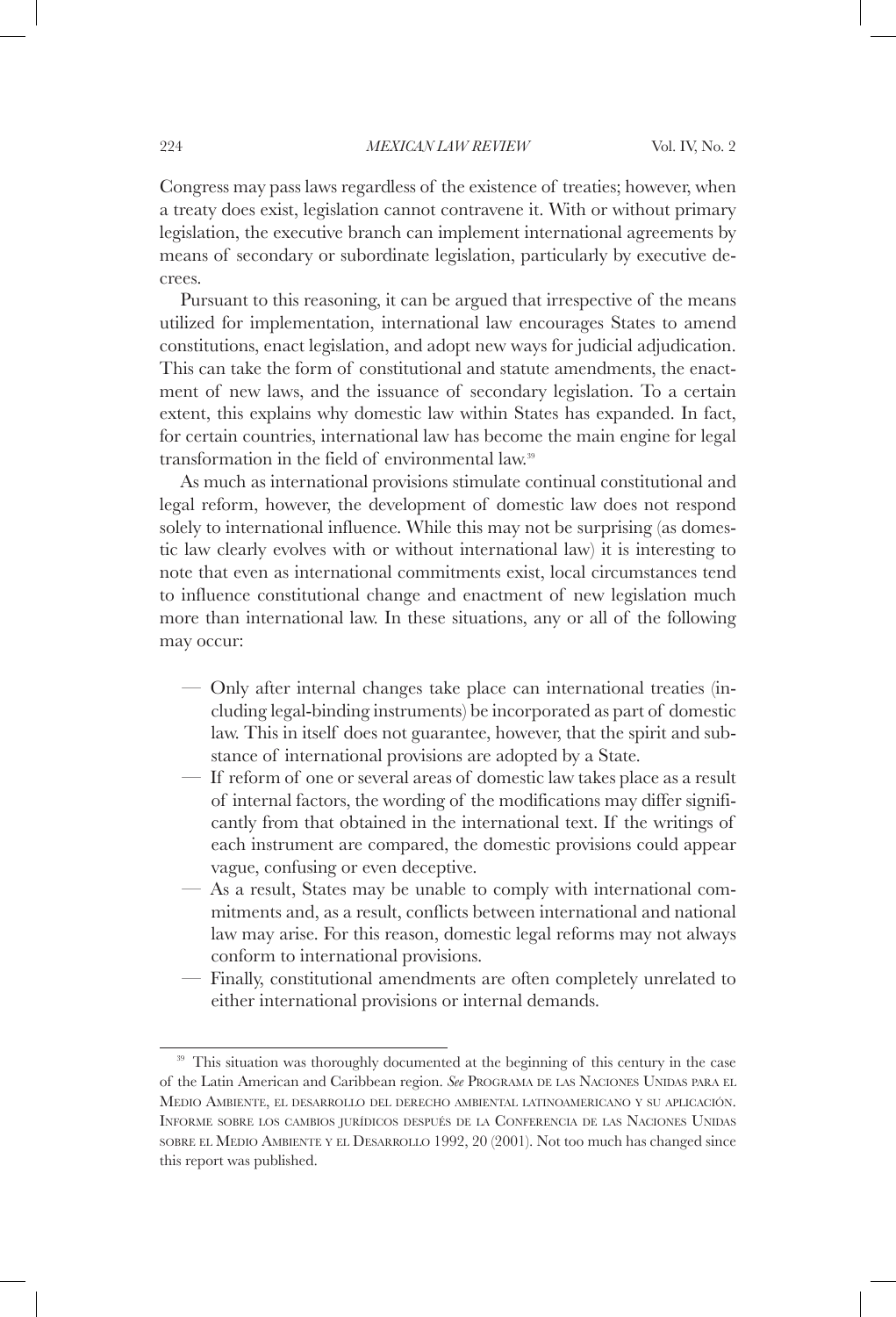One example that falls within this category is the Mexican constitutional amendment of 2001 regarding the recognition of the environmental rights of indigenous peoples and their communities. As we shall see below, *i*) a major constitutional reform in Mexico occurred in 2001 regarding indigenous environmental rights; *ii*) although there are some similarities in the wording of certain constitutional provisions *vis à vis* international instruments, others diverge, giving the impression that some of them were intentionally and/or maliciously worded in the Mexican Constitution, in particular regarding the protection and effect of indigenous environmental rights and natural resources; *iii*) the origins of this reform only came about after the emergence of two major internal events despite the existence of prior international instruments adopted by Mexico; and *iv*) while international regulations advance and Mexico continues to adopt international agreements regarding these matters, no constitutional reforms to improve the current situation have been proposed, discussed or approved by the central government or legislature.

### IV. THE 2001 CONSTITUTIONAL AMENDMENT

On August 14, 2001, the Political Constitution of the United Mexican States (hereinafter referred to as the "Mexican Constitution") underwent a profound transformation with respect to indigenous peoples' affairs. For the first time in contemporary Mexican history, a major constitutional reform recognized the existence of indigenous peoples *and* indigenous communities, providing for a series of rights to which they are entitled and a set of obligations for the federal, state and municipal authorities.

The main provision prior to the 2001 amendment (*i.e.* Article 4, first paragraph, amended in  $1992$ <sup>40</sup> made reference to indigenous peoples but not "communities," and instead of properly recognizing their rights, simply stated that a federal law or statute would protect and promote the development of their languages, culture, customary practices, resources, ways of social organization, as well as providing limited access to local and federal justice.

Some scholars have acknowledged that two of the most important reasons for including indigenous peoples at the constitutional level in 1992 resulted from the fraudulent presidential elections in 1988 and/or pressure to do something regarding the "celebration" of 500 years of the "discovery" of the Americas by Christopher Columbus in 1492. These reasons led to a description of this reform as an *opportunist amendment* and a political declaration of *goodwill*. 41

<sup>&</sup>lt;sup>40</sup> This amendment was made to the Mexican Constitution on January 28th, 1992. A few days before, on January  $6<sup>th</sup>$  of the same year, another amendment —quite trivial and shortsighted, in fact— was made to the Constitution regarding the protection of the integrity of the lands of indigenous groups by statute. See Constitución Política de los Estados Unidos Mexicanos [Const.], art. 27 (VII) para. 2.

<sup>41</sup> *See, e.g*., González, *supra* note 1, at 215; Adelfo Regina Montes, *San Andrés: el lugar de las*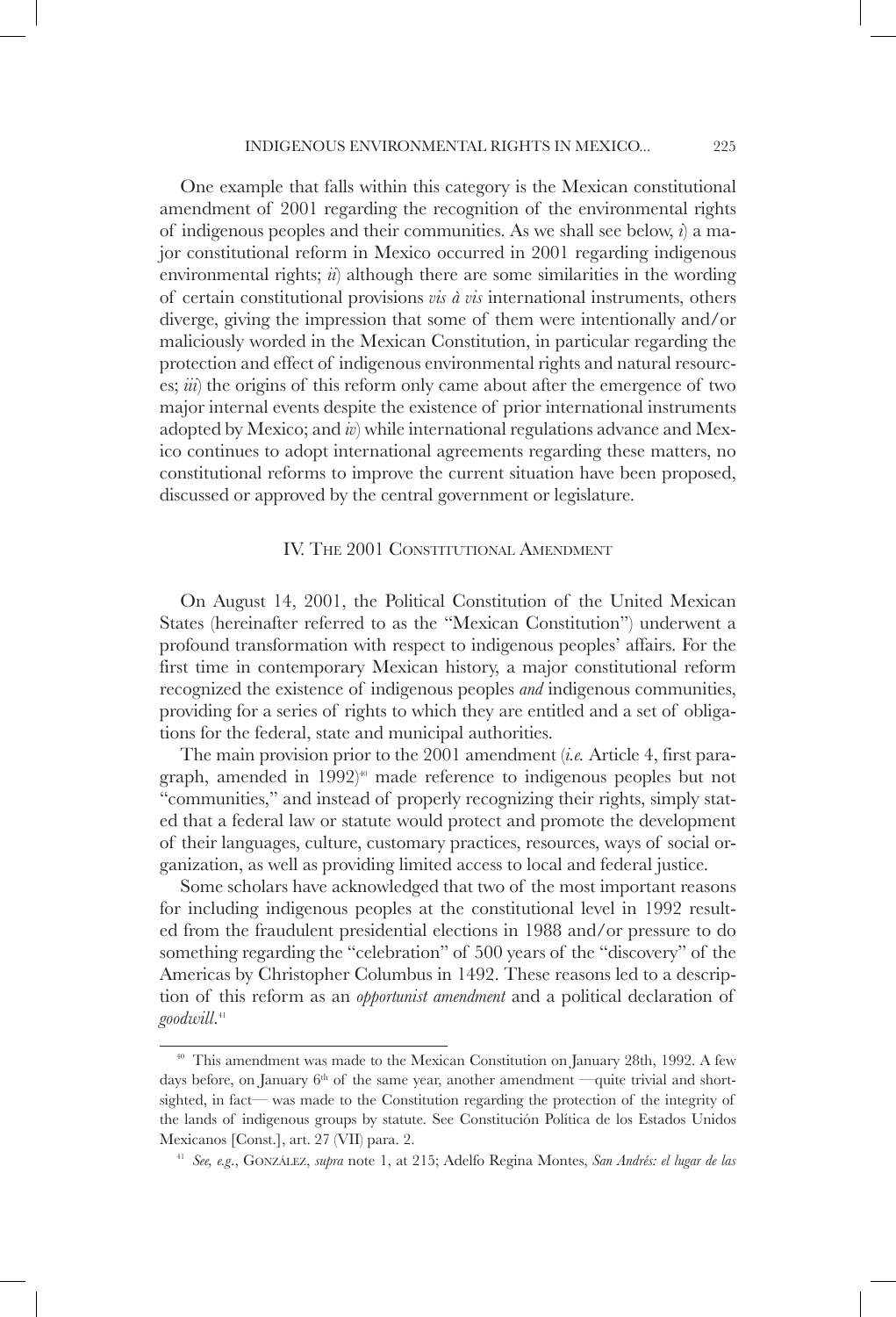Whereas indigenous rights (environmental or otherwise) were mentioned, they were never formally recognized and —most importantly— never went into full effect, as the Mexican Congress failed to pass any statute after the 1992 amendment.

## 1. *Comments on the Content. A Few Notes on the Relationship between International and Constitutional Provisions*

Contrary to the 1992 constitutional reform, the 2001 amendment states that either or both categories, *indigenous peoples* and/or *indigenous communities*, are entitled to certain rights and subject to certain obligations. These two categories are defined in Article 2 (paragraphs two, three and four) as follows: $42$ 

The Nation has a multicultural composition, originally sustained on its indigenous peoples, who are those regarded as indigenous on account of their descent from the populations that originally inhabited the Country's current territory at the time of colonization, who retain some or all of their own social, economic, cultural and political institutions.

The fundamental criteria to determine to whom the provisions of indigenous people apply shall be the self-identification of their indigenous identity.

Those communities which constitute a cultural, economic and social unit settled in a territory; that recognize their own authorities according to their uses and customs are the ones that comprise an indigenous folk.

It must now be taken into account that the 2001 constitutional change (a) explicitly recognizes indigenous environmental rights; (b) refers to natural resources; (c) includes concepts and issues closely linked to environmental affairs (specifically to the land or areas inhabited by indigenous peoples); and (d) mentions other related issues such as human rights. Article 2 (A. II, V and VI) states:

A. This Constitution recognizes and protects the right to self-determination of indigenous people and communities and, consequently, their right to autonomy, so that they may:

II. Enforce their own legal systems to regulate and solve their internal conflicts, subject to the general principles of this Constitution, respecting constitutional rights, human rights, and in a relevant manner, the dignity and integrity of women. The Law shall establish the cases and validation procedures by the corresponding judges or courts.

…

*muchas verdades y de los muchos caminos*, *in* ACUERDOS DE SAN ANDRÉS 273 (Luis Hernández Navarro & Ramón Vera Herrera comps., 1998).

<sup>&</sup>lt;sup>42</sup> Constitutional texts in English have been taken from MEXICAN SUPREME COURT, POLITIcal Constitution of the United Mexican States (2d ed., 2008).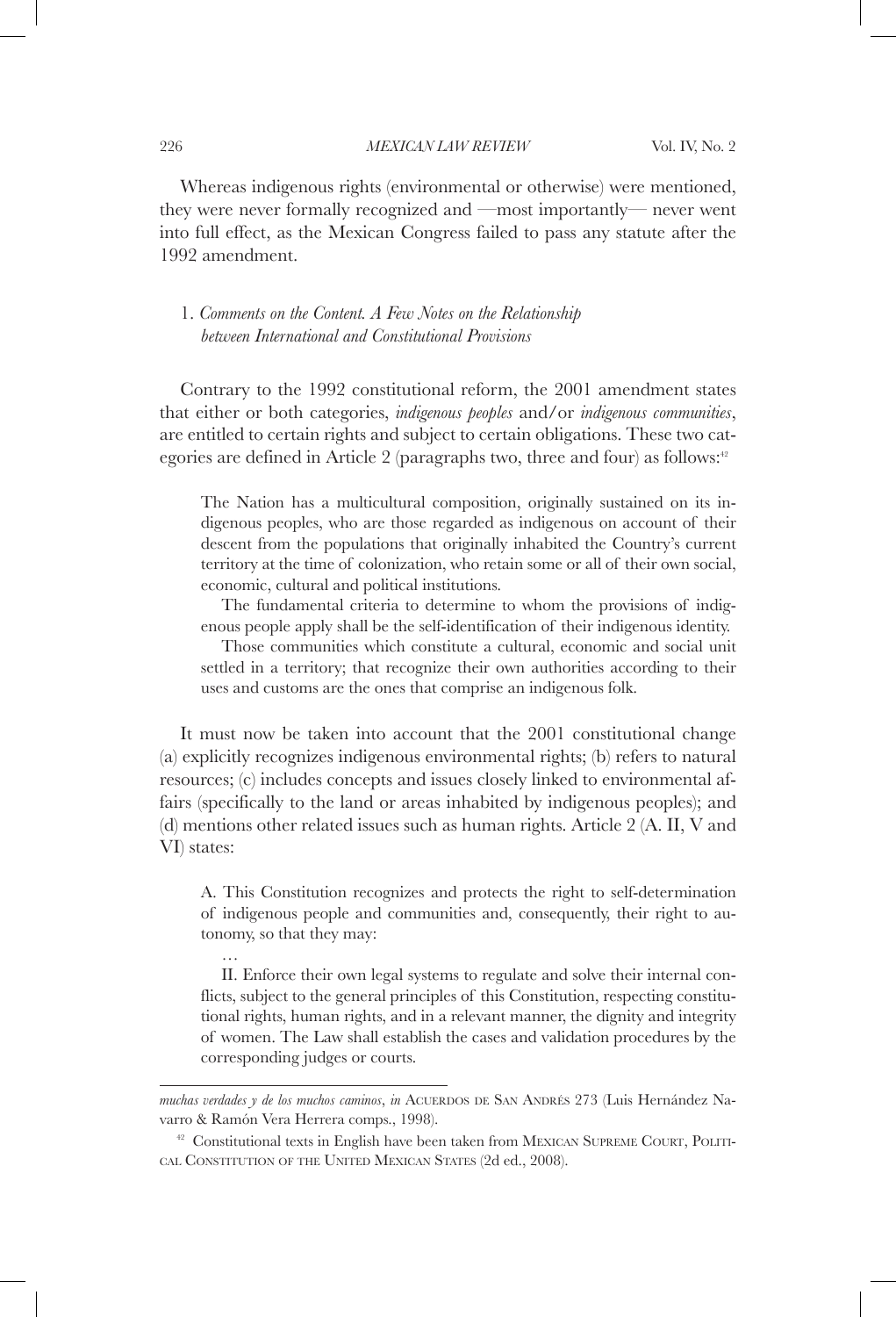…

……

……

V. Maintain and improve their habitat and preserve the integrity of their lands as provided in this Constitution.

VI. Attain preferential use and enjoyment of any natural resources located in the sites inhabited and occupied by the communities, save for the ones pertaining to strategic areas as provided in this Constitution. The foregoing rights shall be exercised respecting the nature and classes of land ownership and land tenure set forth in this Constitution and the laws on the matter, as well as the rights acquired by third parties or by members of the community. To achieve these goals, communities may constitute partnerships under the terms established by the Law.

Other constitutional provisions, though not considered rights *per se*, refer to governmental "obligations" or "tasks," to establish institutions and develop policies that help facilitate the full application and effect of indigenous rights, including those related to environmental matters. In addition, the Mexican Constitution makes reference to specific authorities' obligations in relation to concepts or issues strictly linked to certain environmental matters, such as health and sustainable development. Article 2 (B. III, V and VII) states:

B. In order to promote equal opportunities for indigenous people and to eliminate any discriminatory practices, the Federation, the Federal District, the States and the Municipalities, shall establish the institutions and shall determine the policies needed to guarantee full force and effect of indigenous people's rights and the comprehensive development of their towns and communities. Such policies shall be designed and operated jointly with them.

In order to decrease the needs and lags affecting indigenous towns and communities, authorities are obliged to:

III. Assure effective access to health services by increasing the coverage the national system of health, but benefiting from traditional medicine, and also to support better nutrition for indigenous people through food programs, especially for children.

V. Foster the incorporation of indigenous women to development by supporting productive projects, protecting their health, granting incentives to privilege their education and their participation in decision making processes regarding community life.

VII. Support productive activities and sustainable development of indigenous communities through actions aimed at, allowing them to attain economic self-reliance, applying incentives for public and private investments which foster the creation of jobs, incorporating technology to increase their own productive capacity, and also insuring equitable access to supply and marketing systems.

The existence of several constitutional provisions regarding indigenous environmental rights leads us to wonder to what extent international law in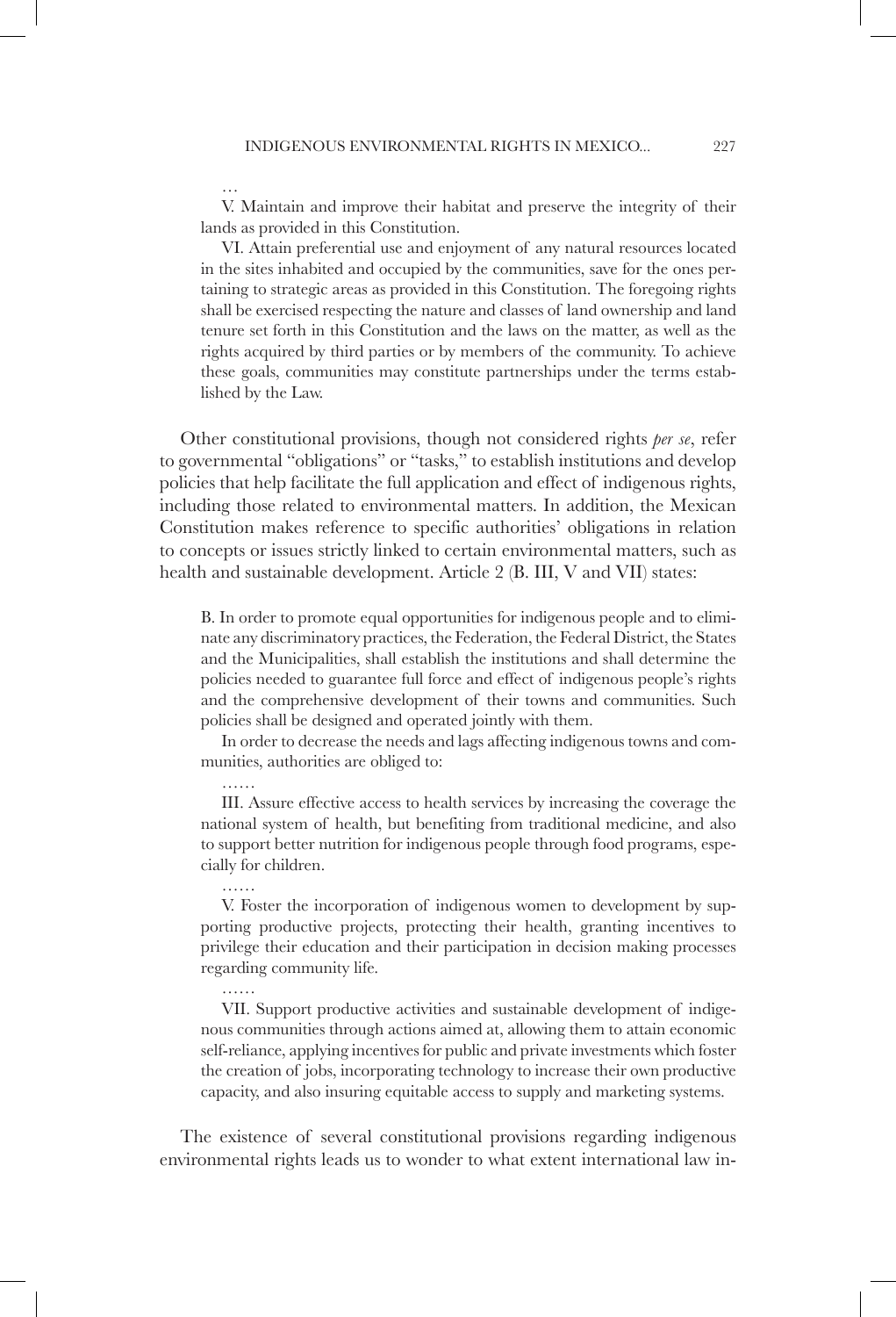fluenced the process for drafting these reforms. As pointed out above, the influence of international treaties can be seen in the texts of several constitutional provisions. For instance, similar texts on the definition of "indigenous peoples" are reflected in the Mexican Constitution and in the C169 (see Table 1). $43$ 

Nevertheless, many existing environmental rights and mandates contained in international law have been vaguely stated, inadequately worded, or deceptively included in the Mexican Constitution.

| Mexican Constitution                                                                                                                                                                                                                                                                                                                                                                                                                                                                                                                                                                                            | Indigenous and Tribal Peoples Convention                                                                                                                                                                                                                                                                                                                                                                                                                                                                                                                                                                                                                                                                                                             |
|-----------------------------------------------------------------------------------------------------------------------------------------------------------------------------------------------------------------------------------------------------------------------------------------------------------------------------------------------------------------------------------------------------------------------------------------------------------------------------------------------------------------------------------------------------------------------------------------------------------------|------------------------------------------------------------------------------------------------------------------------------------------------------------------------------------------------------------------------------------------------------------------------------------------------------------------------------------------------------------------------------------------------------------------------------------------------------------------------------------------------------------------------------------------------------------------------------------------------------------------------------------------------------------------------------------------------------------------------------------------------------|
| Article 2, paragraphs two and three<br>The Nation has a multicultural compo-<br>sition, originally sustained on its indig-<br>enous peoples, who are those regarded as<br>indigenous on account of their descent<br>from the populations that originally in-<br>habited the Country's current territory<br>at the time of colonization, who retain<br>some or all of their own social, econom-<br>ic, cultural and political institutions.<br>The fundamental criteria to determine<br>to whom the provisions of indigenous<br>people apply shall be the self-identifica-<br>tion of their indigenous identity. | Article 1, $1(b)$ and 2<br>1. This Convention applies to:<br>$\cdots$<br>(b) peoples in independent countries<br>who are regarded as indigenous on ac-<br>count of their descent from the popu-<br>lations which inhabited the country<br>or a geographical region to which the<br>country belongs, at the time of con-<br>quest or colonization or the establish-<br>ment of present state boundaries and<br>who, irrespective of their legal status,<br>retain some or all of their own social,<br>economic, cultural and political institu-<br>tions.<br>2. Self-identification as indigenous or<br>tribal shall be regarded as a fundamen-<br>tal criterion for determining the groups<br>to which the provisions of this Conven-<br>tion apply. |

## Table 1. Mexican Constitution and the C169 on the Definition of Indigenous Peoples

At least three examples explain the latter. First, the case where State duties exist regarding the respect, preservation and maintenance of traditional knowledge, innovations and practices of indigenous peoples and their communities in relation to the conservation and sustainable use of biological di-

<sup>&</sup>lt;sup>43</sup> The Convention 169 entered into force internationally on September 1991; Mexico ratified it one year before, on September 1990.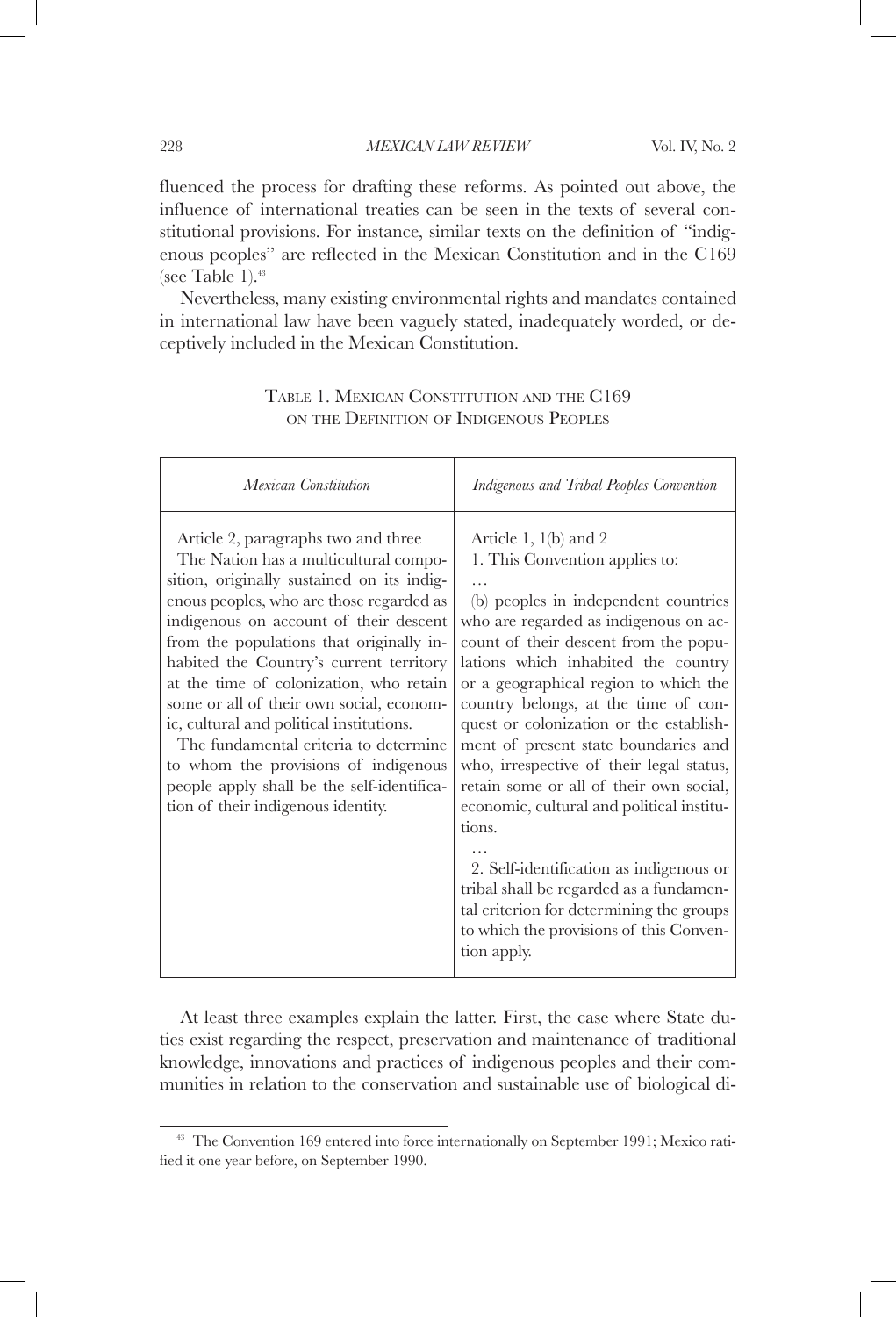versity and the equitable sharing of the benefits arising from the use of such traditional knowledge, innovations and practices, all of which are derived from the 1992 Convention on Biological Diversity.<sup>44</sup> Despite the ambiguity and flexibility of the international legally-binding agreement that allows each signatory State to take action "as far as possible" and "as appropriate," the Mexican Constitution does not even bother to mention the relationship between indigenous peoples and biological diversity. It may be argued, however, that some recognition exists of the latter, as the Constitution addresses the existence of indigenous rights to natural resources. The concept of biodiversity is commonly used to describe "species," and this notion (which refers to organisms such as plants and animals) is one of the many components usually included within the definition of "natural resources." Even so, the full implementation of indigenous rights to natural resources (as discussed below) is not only too general but overly restrictive. In sum, let us emphasize that the Constitution failed to take into account this particular provision of a legallybinding international instrument ratified by the Mexican State.

A second case involves the limited recognition of ownership rights of indigenous communities. The C169 clearly states in Article 14 that "the ownership and possession rights of peoples who inhabit lands which they have traditionally occupied shall be recognized." Despite the recognition contained in Article 2 (A. V) of the Constitution regarding indigenous peoples and communities' right to preserve the integrity of their lands, it fails to recognize indigenous *communities* as subjects of law pursuant to Article 2, last paragraph of the same Constitution. That is to say, indigenous communities are constitutionally regarded as "entities of public interest" under the tutelage or protection of the State; this means they have no legal capacity (unless legally granted) to fully exercise their ownership rights.

Finally, another example where no clear evidence is present of international treaties influencing domestic law, can be seen in the wording of the 2001 constitutional amendment. This issue regards the removal of indigenous peoples from their lands in accordance with Article 16 of the C169.

### Article 16

1. Subject to the following paragraphs of this Article, the peoples concerned shall not be removed from the lands which they occupy.

2. When the relocation of these peoples is considered necessary as an exceptional measure, such relocation shall take place only with their free and informed consent. When their consent cannot be obtained, such relocation shall take place only following appropriate procedures established by national laws and regulations, including public inquiries where appropriate, which provide the opportunity for effective representation of the peoples concerned.

3. Whenever possible, these peoples shall have the right to return to their traditional lands, as soon as the grounds for relocation cease to exist.

<sup>44</sup> The Convention on Biological Diversity entered into force internationally on December 1993; Mexico ratified it on February 1993.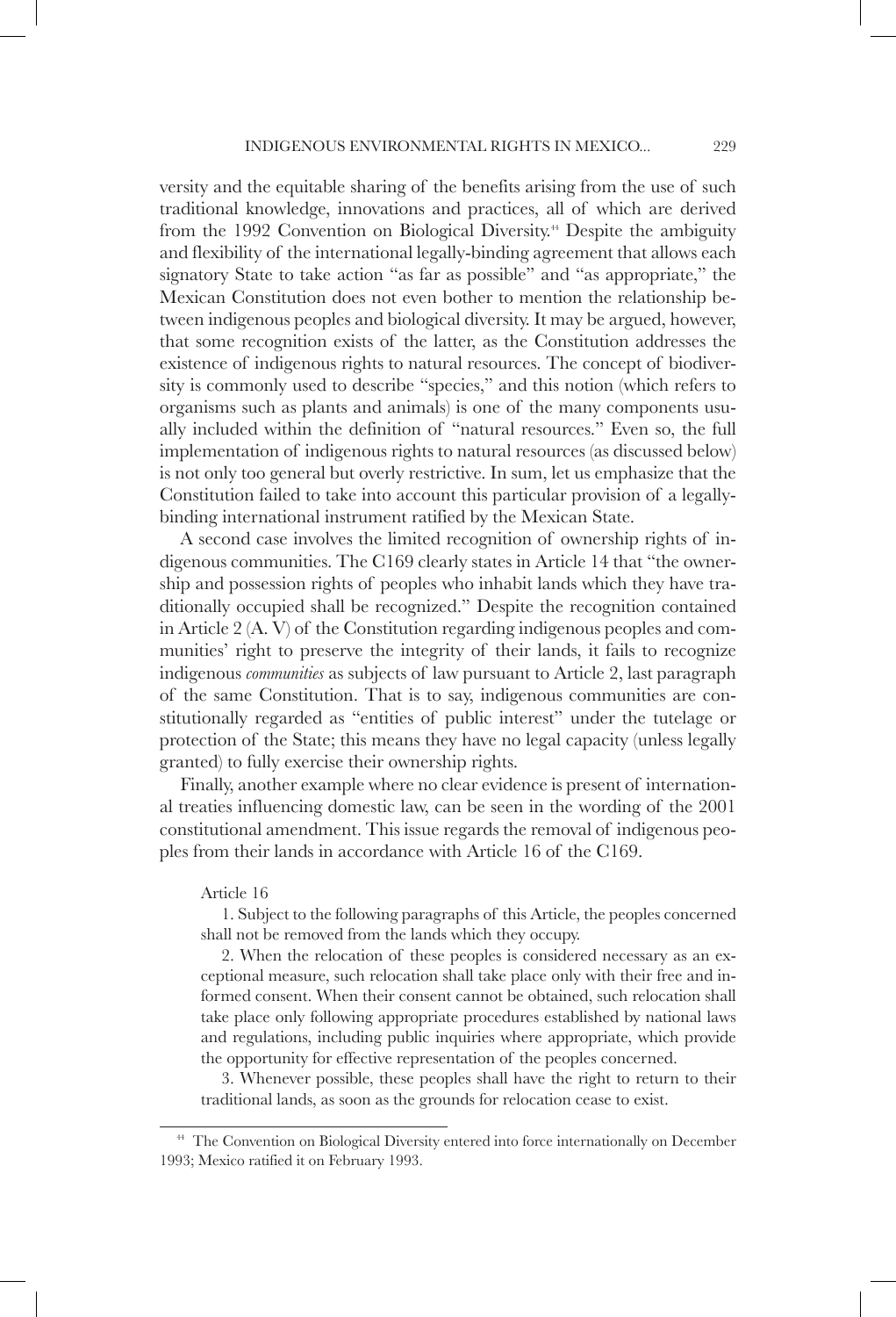4. When such return is not possible, as determined by agreement or, in the absence of such agreement, through appropriate procedures, these peoples shall be provided in all possible cases with lands of quality and legal status at least equal to that of the lands previously occupied by them, suitable to provide for their present needs and future development. Where the peoples concerned express as preference for compensation in money of in kind, they shall be so compensated under appropriate guarantees.

5. Persons thus relocated shall be fully compensated for any resulting loss or injury.

Pursuant to the content of the C169, the text of Article 2 of the Mexican Constitution does not include one single reference to this effect. It may be argued that these rights, *i.e.* those prohibiting that indigenous peoples be removed from their lands or otherwise displaced without their free and informed consent, as well as other related procedures, belong to states and municipalities' jurisdiction rather than to the federal government's, and thus they have not been explicitly mentioned in the Constitution. It could also be argued that the Constitution addresses these issues by determining that they be decided by statutes but not by the Constitution *per se*. In any case, the fact is that no provision makes clear reference to this matter. Again, international agreements seem to have had little real impact on the wording of these constitutional provisions.

In sum, is there any need to incorporate the texts of legally binding international treaties into the Mexican Constitution given the fact that under Mexican law, ratified treaties are part of domestic law? For example, the C169 became part of Mexican law upon ratification (*i.e.* with no need to be incorporated) and enjoyed full implementation.<sup>45</sup> In fact, no requirement exists that the Constitution include, either wholly or in part, the contents of a ratified treaty, especially regarding the recognition of rights, mainly because the Constitution and international treaties often complement each other.<sup>46</sup> This does not mean, however, that the Constitution shall never or cannot willingly incorporate international regulations. Moreover, it does not mean that if incorporation is not realized, the Constitution can ignore or go against

<sup>45</sup> In this respect, see, for example, Patricia Kurczyn Villalobos, *Reflexiones sociojurídicas acerca de las reformas constitucionales "en materia indígena," in MIGUEL CARBONELL & KARLA PÉREZ PORTI*lla, Comentarios a la reforma constitucional en materia indígena 83-4 (2001).

<sup>46</sup> For a good explanation of this, see Manuel González Oropeza, *Aplicación del Convenio 169 de la OIT en México*, *in* Estudios en homenaje a don Jorge Fernández Ruiz. Derecho constrtucional y política 259 (David Cienfuegos Salgado & Miguel A. López Olvera coords., 2005); Manuel González Oropeza, *Nueva constitución y nuevo derecho indígena*, *in* Constitución y DERECHO INDÍGENAS 244-46 (Jorge A. González Galván coord., 2002). Additionally, one should take into account that the Constitution has been recently amended (June 2011) and has stated in Article 1, second paragraph, that any human rights' regulations shall be interpreted in accordance with both the Constitution and treaties. As interesting as the human rights side of indigenous environmental rights may appear, this article does not discuss this issue.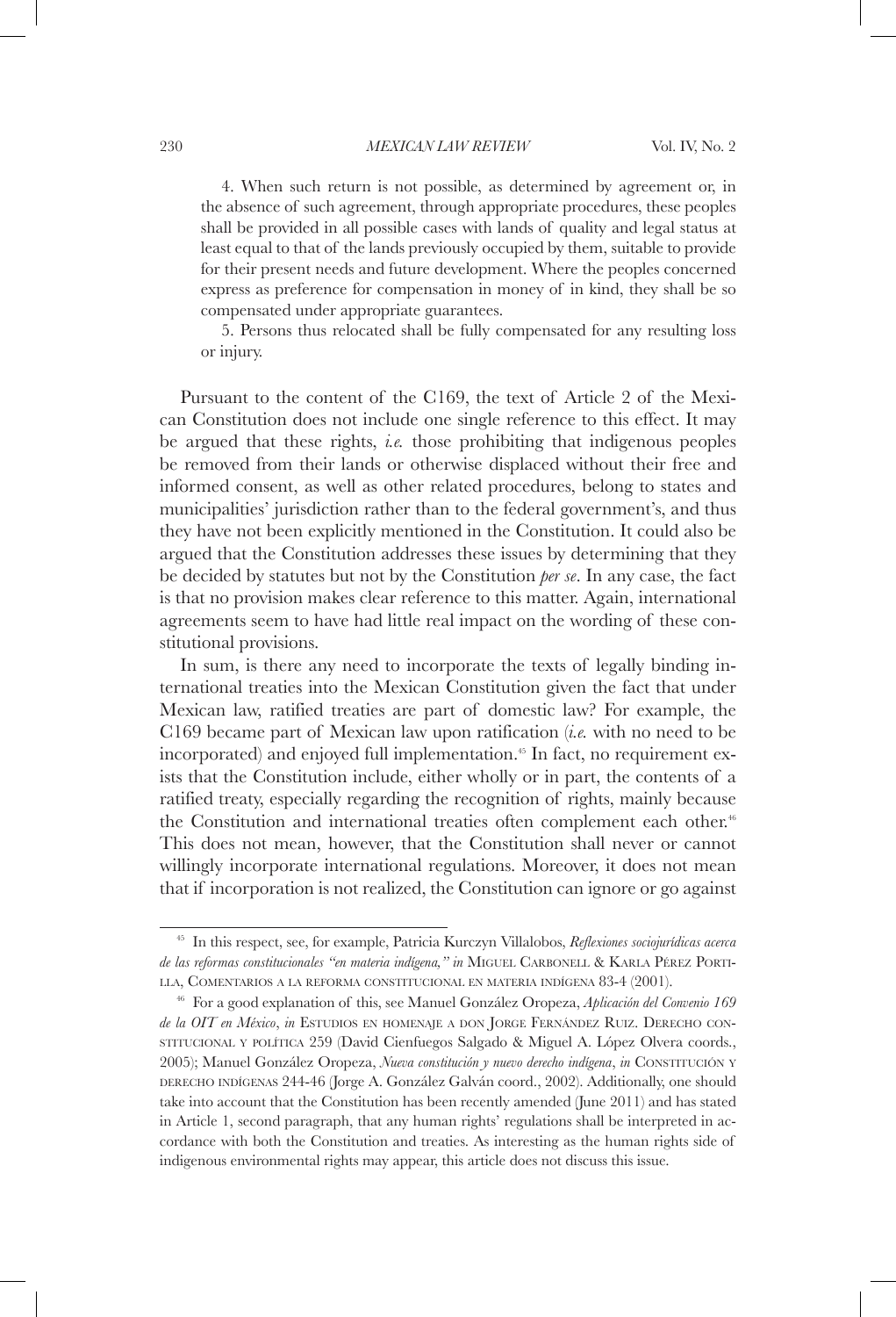international law (even if some may correctly argue that it may) through an inadequate wording of an amendment.

In the end, failure to consider international law poses the risk of legal conflict based on domestic wording that differs or runs counter to provisions agreed upon internationally. In the long run, failure to adhere to the provisions of international agreements underlies the notion that international law must have a decisive impact on constitutional and legal modifications made in individual States.

### 2. *Understanding the Origins. The Zapatistas and the Changing Political Scenario*

In spite of the fact that Mexico had ratified before the 2001 constitutional amendment two "hard law" agreements (*e.g.* the CBD and the C169) as well as other non-legally binding instruments (such as the Rio Declaration and Agenda XXI) —all related to indigenous environmental rights— the origins of such amendment are more directly related to domestic events than to international commitments. The two main reasons for the Mexican constitutional reform were, firstly, the 1994 indigenous uprising in the Southern Mexican state of Chiapas; and, secondly, the rise to the presidency of the right-wing party *Partido Acción Nacional* (hereinafter called the "PAN"), in effect ending more than 70 years of national rule by the alternatively left- center- rightwing party *Partido Revolucionario Institucional* (hereinafter called the "PRI").

On January 1<sup>st</sup>, 1994, a guerrilla movement in Chiapas, the Zapatista Army of National Liberation<sup> $\pi$ </sup> (hereinafter called "EZLN"), comprised mainly of indigenous groups, urban intellectuals such as *Subcomandante Marcos*, their chief spokesman, and supported by local liberation theology priests, declared war (through the First Declaration of the Lacandon Jungle) on the Mexican Government and Army. Through their slogan "Today we proclaim: enough is enough!" the EZLN declared at the beginning of its first declaration (six in total) that indigenous peoples had no health care, no land and —among other environmentally-related issues— demanded the end of the exploitation of natural resources in areas controlled by them.<sup>48</sup> The government responded by sending in thousands of troops to combat the indigenous insurgency and some areas of Chiapas were bombarded.

After twelve days of armed conflict between the Zapatistas and the Mexican army, then President Carlos Salinas de Gortari (1988-1994) announced a unilateral ceasefire, and "peace talks" between the EZLN and the Federal Government began. After two years of negotiations, representatives of both the EZLN and the government agreed in February 1996 on a document called the San Andrés Accords (hereinafter called the "ASA")<sup>49</sup> which

<sup>47</sup> In Spanish, *Ejército Zapatista de Liberación Nacional*.

<sup>48</sup> *See* First Declaration of the Lacandon Jungle, 1993.

<sup>49</sup> In Spanish, *Los Acuerdos de San Andrés Larráinzar.*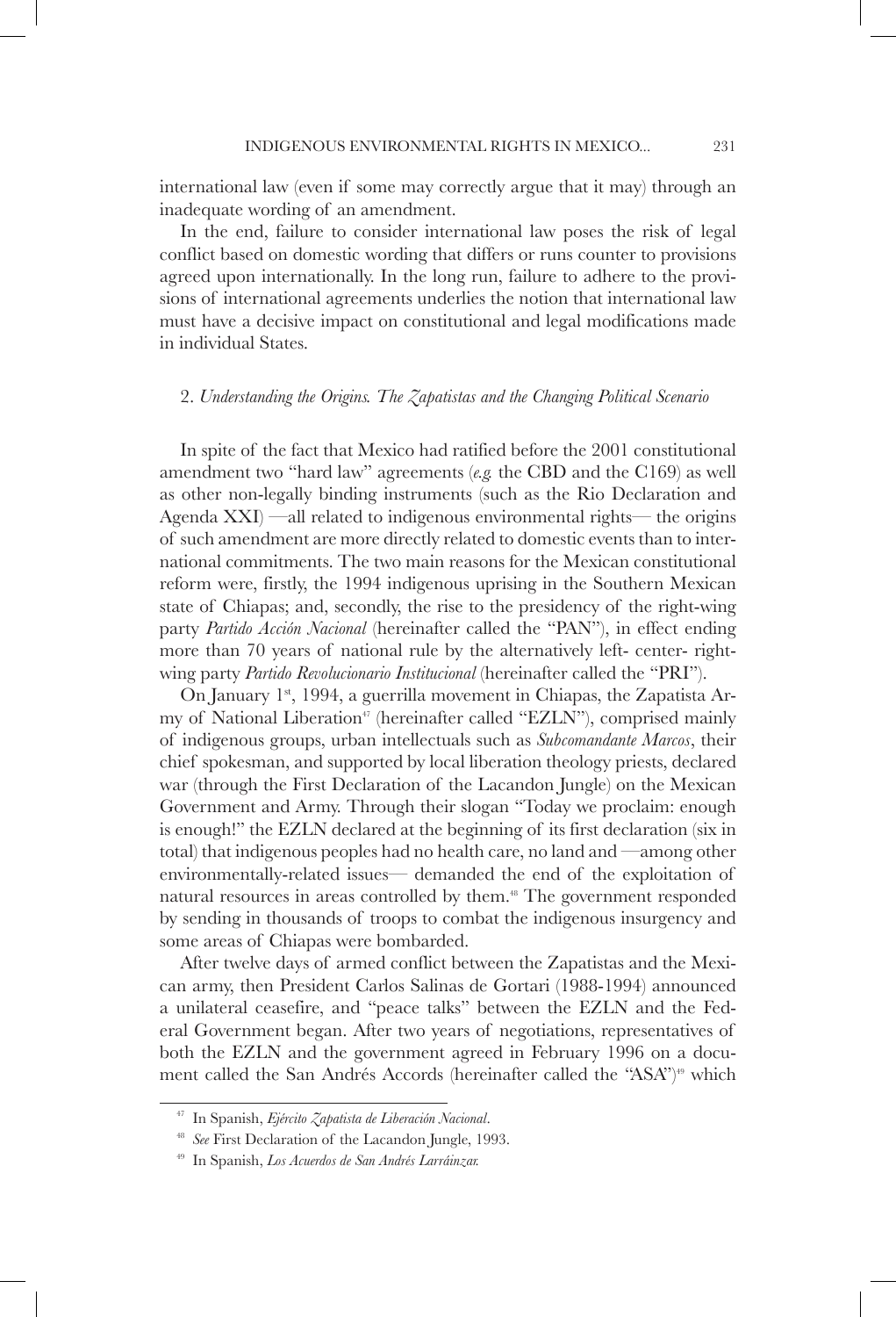included, among other things, rules for recognizing the rights and cultures of indigenous peoples, including various environmentally-related rights. As first conceived, the ASA was a framework that served as the basis for the creation of a legal document intended to reform the Constitution, being one of many legislative steps in the negotiation process.<sup>50</sup>

By the time the ASA was signed, Ernesto Zedillo Ponce de León had already assumed power, and became the last PRI President of Mexico, 1994- 2000. But even after voluminous negotiations and the government's apparent commitment to reach an accord, it became clear that there was no real intention to peacefully resolve the conflict.51 Indeed, the Zedillo administration failed to fulfill basic commitments signed as part of the ASA; as a result, the armed conflict continued. In fact, the conflict continued throughout the remainder of his administration.

In the face of growing conflict and apparent willingness on the part of the government to secure an "ongoing peacekeeping process," the Mexican Congress presented in November 1996 a proposal for a constitutional amendment —commonly known as the Cocopa Law—52 which, though not a formal legal initiative, was nonetheless referred to as a "Law." While the Zapatista guerrilla accepted the terms in which the Cocopa Law had been drafted, the Federal Government refused; as a result, the process effectively ended.<sup>53</sup>

*Comisión de Concordia y Pacificación*, created in 1995 by the Legislative in order to ameliorate the conflict. This Commission was integrated by representatives (senators and deputies) of the three major political parties: the aforementioned PRI and PAN, and the left-wing *Partido de la Revolución Democrática* (PRD). 53 The Federal government rejected the Cocopa Law in January 1997. From then onwards

other similar legal documents were elaborated: one by the Zedillo administration, another by the PAN, and another by the Green Party. None of them succeeded. For a detailed evaluation of the significance of the Cocopa Law, see César Nava Escudero, *La primera reforma constitucional* 

<sup>&</sup>lt;sup>50</sup> A detailed description of the contents and scope of the San Andrés Larráinzar Accords can be found in José R. Cossío Díaz, Los problemas del derecho indígena en México 43- 136 (2002).

<sup>&</sup>lt;sup>51</sup> It is now well documented that during and after the 1995-1996 negotiation process, the Mexican Army did not leave their designated detachments in Chiapas and did actually carry out a series of hostile actions against indigenous peoples and Zapatista sympathizers. Military harassment provoked, among other consequences, the removal of certain indigenous peoples from their lands. Side by side, the Federal Government persecuted and detained nonindigenous persons because of their political relationship with the Zapatista movement: the most famous, to name a few, were Javier Elorriaga, María Gloria Benavides (Elisa), and Fernando Yáñez, allegedly accused of being members of the EZLN. Additionally, more than sixty foreign Zapatista supporters (mainly from Canada, France, Italy, Norway, Spain, Switzerland and the United States) were deported. Information can be obtained from human rights organizations (such as Human Rights Watch or Amnesty International). For a historical review, the following are recommended: Gloria Muñoz Ramírez, *EZLN: 20 y 10 el fuego y la palabra, in* La Jornada-Revista Rebeldía (2003); Manuel Vázquez Montalbán, Marcos: el señor de los  $ESE(G)$  (1999).<br><sup>52</sup> Cocopa stands for Commission of Concord and Pacification, which in Spanish means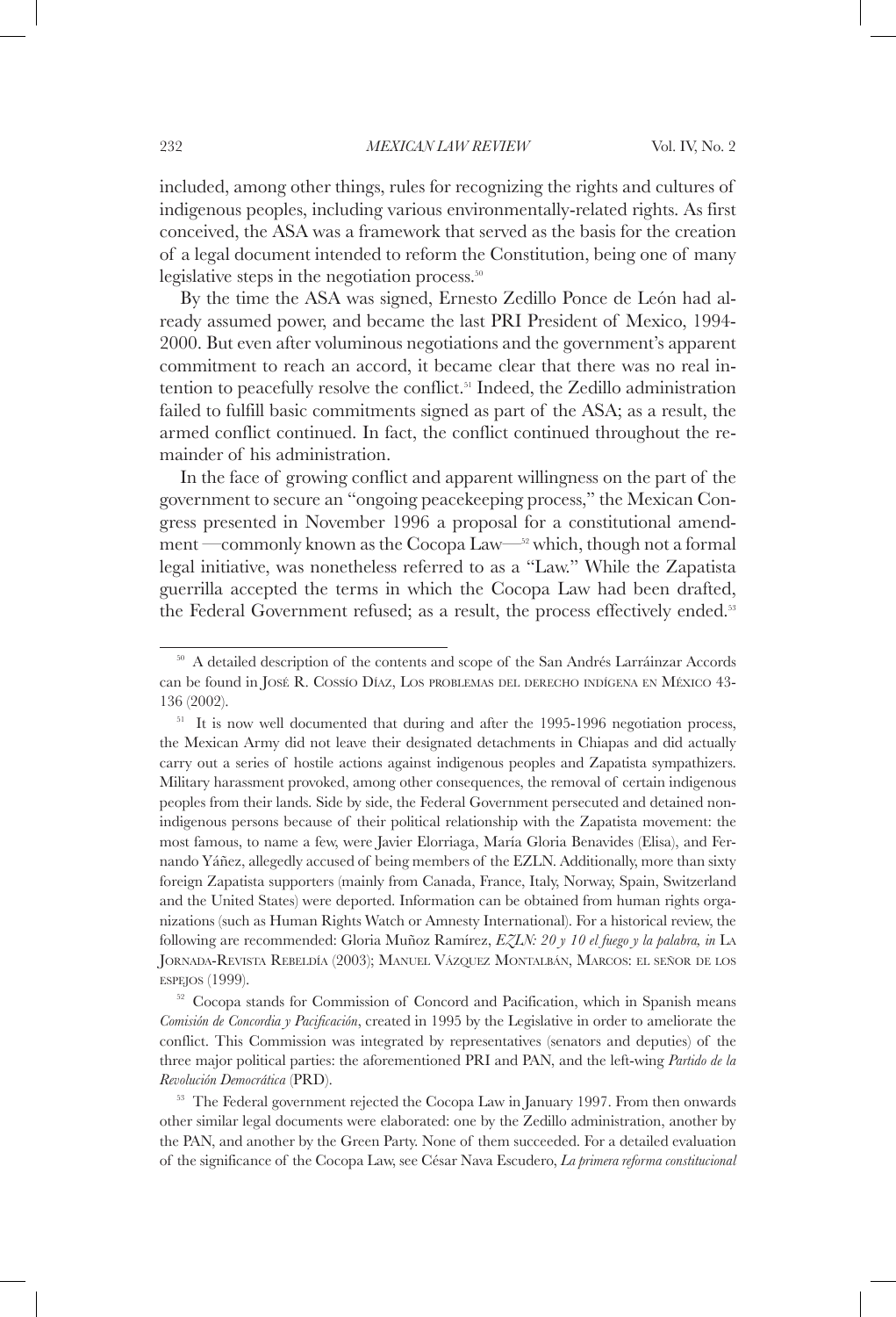Environment-related issues such as the right to own land, among other matters, never gained the government's support.

In January 1996 an important agreement on a future constitutional acknowledgment of Indian rights was reached, but negotiations concerning political reform and economic matters ultimately failed. A difficult issue seemed to be the claim by the Indian communities to keep ownership of their land, including their underground resources, a demand adamantly rejected by the Mexican government since it is widely believed that Chiapas is rich in hydrocarbons below ground.<sup>54</sup>

After several years, the 1996 Cocopa Law (which was founded on many but not all the principles and mandates sketched out in the ASA)<sup>55</sup> began to serve as the framework for the realization of the 2001 constitutional amendment. As described below, however, Mexican legislators made significant changes to the Cocopa Law when it reached Congress at the end of 2000; as a result, the 2001 amendment failed to follow or even respect the substance of what had been agreed upon in 1996.

For this reason, many commentators —both EZLN sympathizers and otherwise— have generally agreed that, irrespective of the importance attached to international law, the current provisions came about as the result of the 1994 indigenous uprising.56

The second source of the 2001 constitutional amendment was the new Mexican political scenario at the end of the twentieth century. While the Zedillo administration completely opposed any explicit recognition of indigenous rights at the constitutional level during his six-year term, the elections of July 2000 emerged as a unique opportunity not only to end more than 70-years of rule by the same political party (*PRI*), but to change things for indigenous peoples and their communities.

<sup>56</sup> This, of course, does not undermine previous local indigenous movements fighting for recognition of their existence and rights. Some sources that acknowledge the decisive role of the 1994 Zapatista guerrilla in the reform of the Mexican Constitution are Miguel Carbonell, Los derechos fundamentales en México 1003 (2005); Cossío, *supra* note 50, at 145; Chacón, *supra* note 55, at 149; González, *supra* note 1, at 328-29; González Oropeza, *in* Estudios en homenaje a don Jorge Fernández Ruiz. Derecho constitucional y política, *supra* note 46, at 258-60; Kurczyn, *supra* note 45, at 69-70; Marcia Muñoz de Alba Medrano, La reforma indígena y el acceso a los servicios de salud, in CARBONELL & PÉREZ, supra note 45, at 128.

*ambiental del nuevo milenio: el acceso de los pueblos indios a los recursos naturales, in* DERECHO COMPARADO Asia-México. Culturas <sup>y</sup> sistemas jurídicos comparados 429-36 (José María Serna de la Garza coord., 2007). 54 MANUEL CASTELLS, THE POWER OF IDENTITY 86-6 (2d ed. 2004).

<sup>&</sup>lt;sup>55</sup> Some writers still believe that the Cocopa Law fully included all the contents of the ASA; see, for example, Oswaldo Chacón Rojas, Teoría de los derechos de los pueblos indígenas. Problemas y límites de los paradigmas políticos 146 (2005)*.* However, I believe this point of view is far from realistic, at least in relation to such environmental issues as access to natural resources.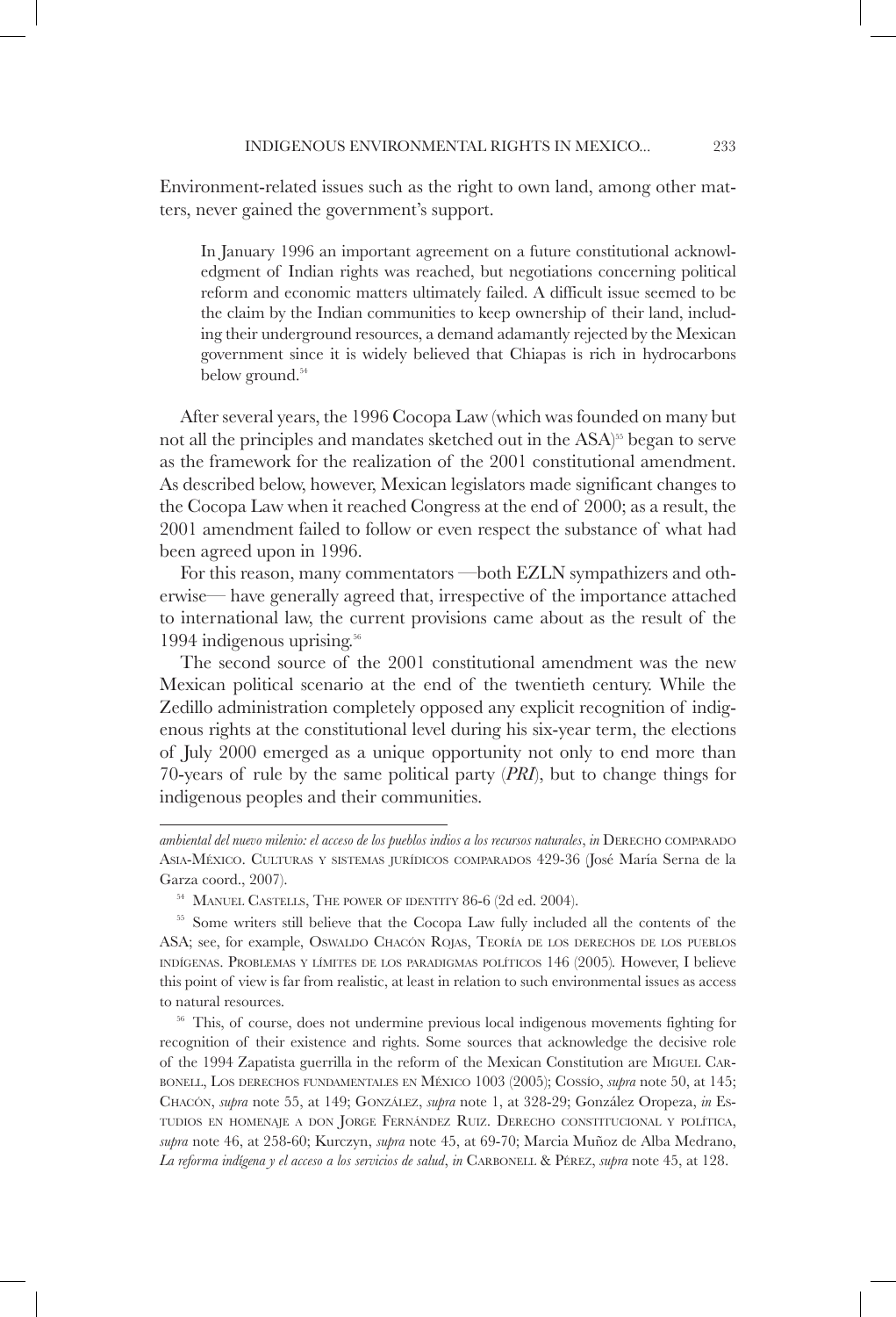Indeed, the strongest opposition candidate at that time, Vicente Fox Quesada from the right-wing PAN, promised during his campaign to create the political conditions necessary to peacefully resolve the Chiapas conflict.<sup>57</sup> Like most politicians, however, Fox made big and splashy campaign promises, including his infamous declaration that he could resolve the Chiapas conflict in "fifteen minutes"!

Vicente Fox (2000-2006) ultimately won the general elections and publicly declared that his first duty as the President of Mexico would be to send to Congress the Cocopa Law and continue to fight for a major constitutional reform of indigenous rights and culture.<sup>58</sup> The incoming President kept his promise and, after only a few days of taking office, sent the Cocopa Law to Congress, specifically to the recently-elected Senate. For this reason, the Cocopa Law immediately became a reference point for the elaboration of the legal initiative to reform the Mexican Constitution.

During the following months, however, the Senate profoundly altered the Cocopa Law, re-drafting the entire document and creating in effect a new one, which it finally approved in April 25<sup>th</sup>, 2001. This was subsequently sent to the Chamber of Deputies for revision and, after a short three-day period for debate, was approved on April  $28<sup>th</sup>$ ; it should be noted that some left-wing legislators approved the new proposal.59

 Inexplicably, the Zapatistas were never consulted during this process. This meant that the Mexican State clearly failed to conform to that established in the C169 (and even the Agenda XXI). When the final draft was ready to be sent to the Federal States for their legal consent at the end of April, the EZLN decided to reject the document.

 With no political will left to approach the EZLN during the legislative discussions, Vicente Fox finally decided to promulgate the Senate's proposal for a constitutional amendment on August  $3<sup>rd</sup>$ . This was then published a few days later, on August 14<sup>th</sup>.

As much as the 2001 amendment explicitly recognized diverse indigenous environmental rights, the published text differs considerably from commitments agreed to between the EZLN, the prior Congress, and the Federal Government pursuant to that established in the ASA and the Cocopa Law. In the end, the Senate's final proposal took into account certain provisions of the Cocopa Law (in a partial and fragmented way) but failed to integrate many commitments outlined in the ASA.

 $57$  This commitment (together with ten others) was made on May 2000 during a speech given in Mexico City. More information can be obtained at www.mexicomaxico.org/Voto/4A/ FoxCompromisos.htm#DIEZ.<br><sup>58</sup> This commitment was publicly announced on December 1<sup>st</sup> 2000 before the Congress

<sup>(</sup>Senators and Deputies) during the first day of his six-year mandate. The exact words of his speech can be found in Nava Escudero, *supra* note 53, at 433.<br><sup>59</sup> Some opposing views can be acquired from González Oropeza, *in* Estudios en homenaje

a don Jorge Fernández Ruiz. Derecho constitucional y política, *supra* note 46, at 258-60.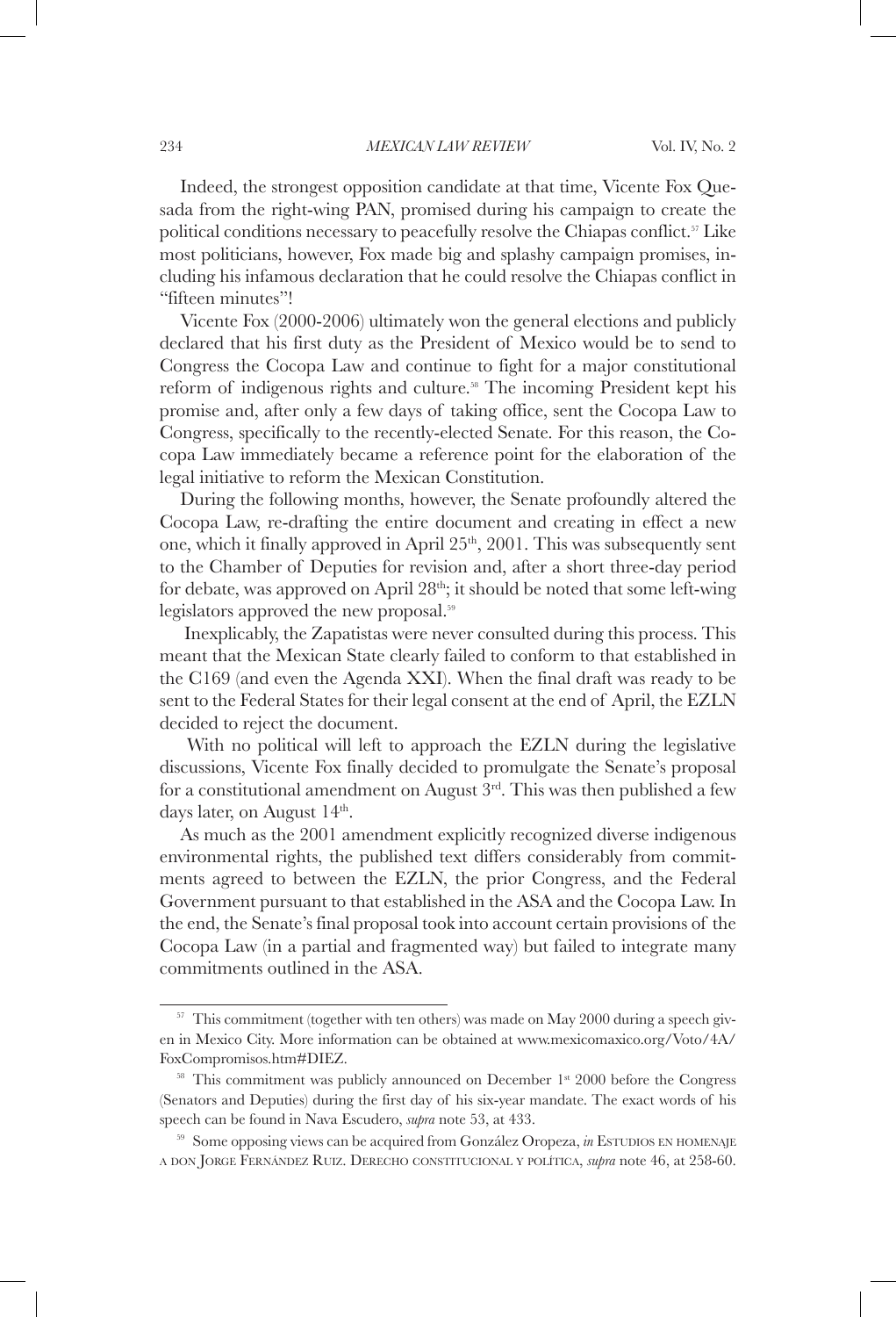For instance, the 2001 constitutional amendment established a number of restrictions for full implementation in regard to access to natural resources, most of which were not part of the Cocopa Law and/or the ASA; in addition, such access was not even considered collective. In fact, the ASA established a *collective* and *preferential* access to natural resources; for its part, the Cocopa Law recognised the former but not the latter. Not only did the 2001 amendment fail to consider the collective nature of this right, but also included preferences subject to many legal restrictions.<sup>60</sup>

Pursuant to Article 2 (A, VI), the amendment —as re-written by Congress— nullified any realistic chance for exercising preferential (and collective) access rights to natural resources. The main limitations to this right include: *i*) it is reserved to indigenous *communities* but not to indigenous *peoples*; *ii*) it can only be put into effect as long as ownership and land tenure pursuant to that set forth in the Constitution is respected; *iii*) the communities can use and enjoy resources located only on sites they inhabit or occupy; *iv*) they are not allowed to manage natural resources in strategic areas (*i.e.* oil, hydrocarbons, and so on); *v*) they must respect rights acquired by third parties or by members of the same community; *vi*) indigenous communities are not subjects of law but entities of public law; and *vii*) recognition of the latter are subject to provisions established under local and state law. I have argued elsewhere that limitations imposed to exercise a supposedly "preferential right" implies the creation of a non-existence right or, rather, a *virtual right*. 61

Shortly after the publication of the 2001 amendment, more than 330 local authorities (municipalities) that govern in areas mainly inhabited by indigenous peoples went to the Supreme Court to contest alleged breaches in the amendment procedures pursuant to that established in the Constitution itself. Unbelievably, the Supreme Court claimed that it lacked the authority (competence) to review the amendment and decide the issue, arguing that the Legislature was a sovereign power.<sup>62</sup> This led to a "rule of law crisis" as the decision by the majority of Supreme Court justices implied that the constitutional amendment process could be realized without any revision! As a result, a major legal uncertainty suddenly arose: if the nation's highest court of law had no authority to review the constitutional reform process, then who does?

 Since that time, indigenous and non-indigenous unrest (particularly the Zapatista movement and their supporters) —with unrelenting focus on the procedures and contents of the 2001 constitutional amendment— provoked a complete break-off of relations between EZLN representatives and the Federal Government.

<sup>&</sup>lt;sup>60</sup> For a comparative exercise on this particular environmental issue, see Nava Escudero, *supra* note 53, at 436-439.

<sup>61</sup> A more detailed description of this critique can be found at César Nava Escudero, *De los derechos indígenas ambientales o del por qué existen preceptos constitucionales virtuales*, *in* Derechos humanos y medio ambiente 101- 22 (Jorge U. Carmona & Jorge M. Hori Fojaco coords., 2010).

<sup>62</sup> González, *supra* note 1, at 351-52.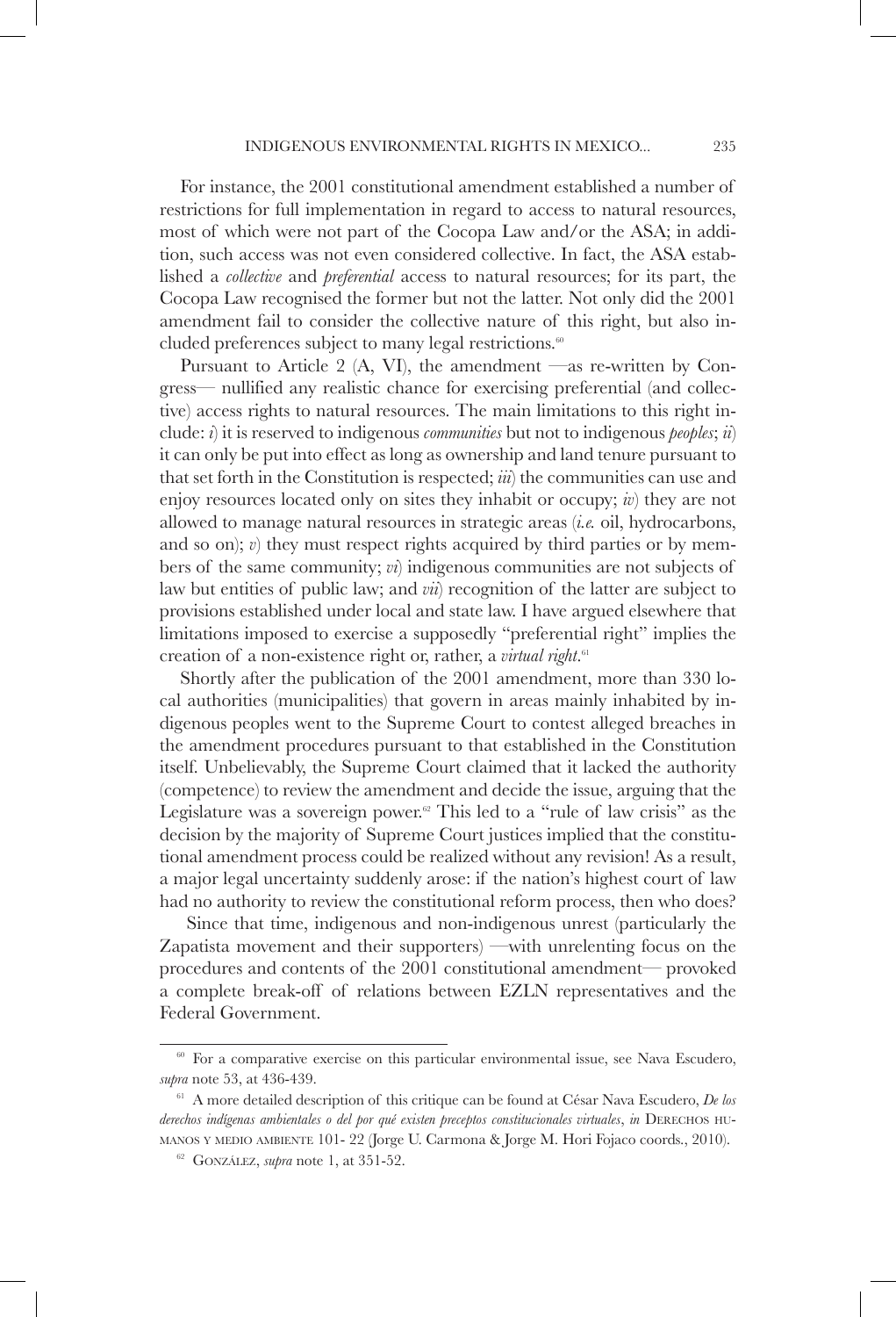### 236 *MEXICAN LAW REVIEW* Vol. IV, No. 2

Several proposals have been subsequently made (unsuccessfully) to revise the entire Mexican legal system (including Article 2 of the Constitution)<sup>63</sup> in order to secure and safeguard the rights —both environment-related and otherwise— of indigenous peoples and their communities.

The Special Rapporteur's mission to Mexico in June 2003… had found that human rights violations occurred mostly in the frequent local and municipal agrarian and political conflicts, and in the administration of justice, which was seriously deficient. The 2001 reform of the Constitution had not met the aspirations and demands of the indigenous movement and had also failed to establish constructive dialogue between indigenous representatives and the government of the State of Chiapas, where there was ongoing internal conflict, triggered by the Zapatista uprising in 1994. The Special Rapporteur recommended that the Government of Mexico should pay urgent attention to preventing and resolving such social conflict, that it should carry out judicial reform to guarantee protection of indigenous peoples' human rights and that it should revise the constitutional reform of 2001 so that such rights could be safeguarded and peace in Chiapas could be achieved.<sup>64</sup>

The Fox administration's "interest" in engaging the Zapatistas began to fade after the Supreme Court reached its decision. Another election took place in 2006 and, as a result, the same political party (PAN) remained in office —despite allegations of electoral fraud.

Is the current administration under President Felipe Calderón Hinojosa (2006-2012) committed to revising (or proposing to Congress) recommendations for eventually amending the 2001 constitutional amendment? Is there any interest in addressing these topics? These are difficult questions to answer in light of the Mexican government's double-talk regarding the Zapatista conflict and nearly all environment-related matters —including the catchy worldwide climate change campaign which has become the Federal Government's main political-action propaganda.

On the one hand, Calderón's administration has admitted that the socalled changes made to the Constitution on August 2001 do not resolve the armed conflict nor respond to the central claims of indigenous peoples in Mexico; this amendment has been labelled *legislative simulation* whereby no

<sup>&</sup>lt;sup>63</sup> In this respect, see the Report elaborated by the FIDH, an international non-governmental organization on human rights (created in 1922 and founded by Pierre Dupuy); after a thorough revision, it concluded that the 2001 constitutional reform does not permit full implementation of indigenous peoples rights because it fails to conform either to domestic expectations or recent international norms. FEDERACIÓN INTERNACIONAL DE LOS DERECHOS HUMANOS, Informe 331/3. México. Los pueblos indígenas en México 44 (June 2002).

<sup>64</sup> Rodolfo Stavenhagen, *Report of the Special Rapporteur on the Situation of Human Rights and Fundamental Freedoms of Indigenous People*, Australian Indigenous Law Reporter 102*,* 17, 9(1) (2005) *available at* http://www.austlii.edu.au/au/journals/AUIndigLawRpr/2005/17.html.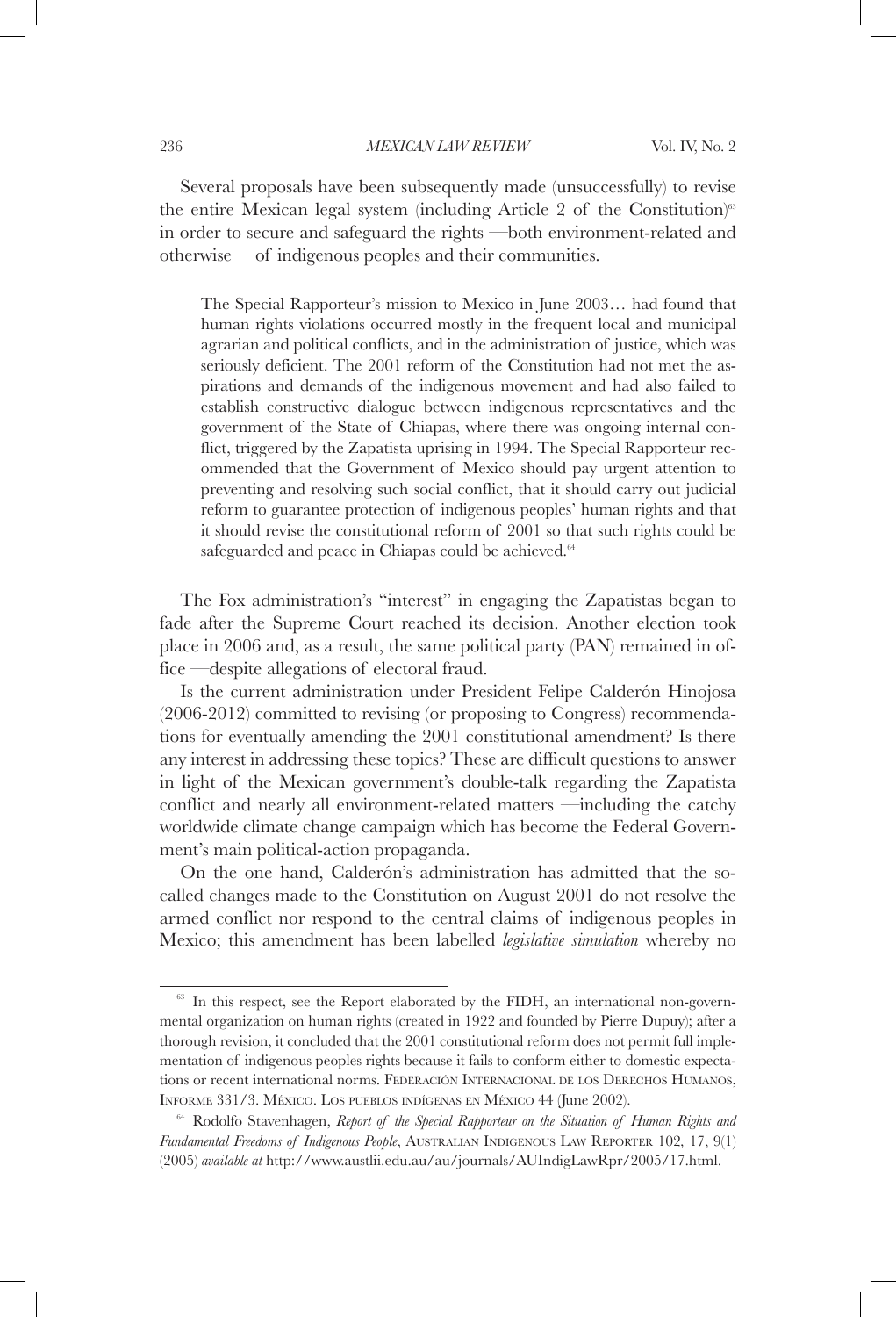indigenous rights have been categorically recognized.<sup>65</sup> On the other hand and despite the admission of a need to revise the 2001 constitutional amendment— the current administration has not done anything to revive the peace process; as a consequence, no formal talks have been initiated with the EZLN.

Is there any hope of reviving the peace process through a constitutional reform initiated by the Executive branch and consultations with the indigenous movement? This is difficult to envision, as President Calderón has devoted five years of his six-year mandate in fighting organized crime (his so-called "war on crime") and, as a result, has ignored a political opportunity to resume momentum gained on behalf of indigenous rights in Mexico.

At the time of this writing (June 2011), one thing is certain: the conflict considered to be one of the two main motivating forces for the 2001 constitutional amendment (whose content apparently permits full application of indigenous environmental rights) has not yet been resolved. In spite of new federal statutes, secondary legislation, and legal changes made at the local level since the reform of the Mexican Constitution,<sup>66</sup> the fact remains that the Zapatistas have independently started to create and build government structures and new ways of governance, as well as the means for protecting their environment, lands, habitat, and natural resources.

### V. CONCLUSIONS

Mexico has adopted and ratified international agreements (both "hard" and "soft" law) that have established the environmental rights of indigenous peoples and their communities as well as duties for signatory States. Although no constitutional obligation exists to incorporate treaties (or their contents) into domestic Mexican law —since they are deemed part of domestic law immediately upon ratification— the Mexican government passed a 2001 constitutional amendment on indigenous environmental rights.

These constitutional changes, however, blithely ignored the spirit and substance of important indigenous environmental rights provisions contained in several international agreements; e.g., the C169 and the CBD. In fact, the way in which these rights have been worded in the Mexican Constitution gives the impression that constitutional amendments —when compared to international treaties— often express divergent purposes and goals as a result of vagueness, and inadequate wording.

Some examples used in this article to explain this are: *i*) no constitutional recognition of the relationship between indigenous peoples and biological diversity; *ii*) the lack of recognition of indigenous communities' right of owner-

<sup>65</sup> *See* Secretaría de Medio Ambiente <sup>y</sup> Recursos Naurales, Programa de los Pueblos Indígenas y Medio Ambiente 2007-2012, 22 (2009)*.*

<sup>66</sup> For some examples, see Nava Escudero, *supra* note 61, at 113-15.